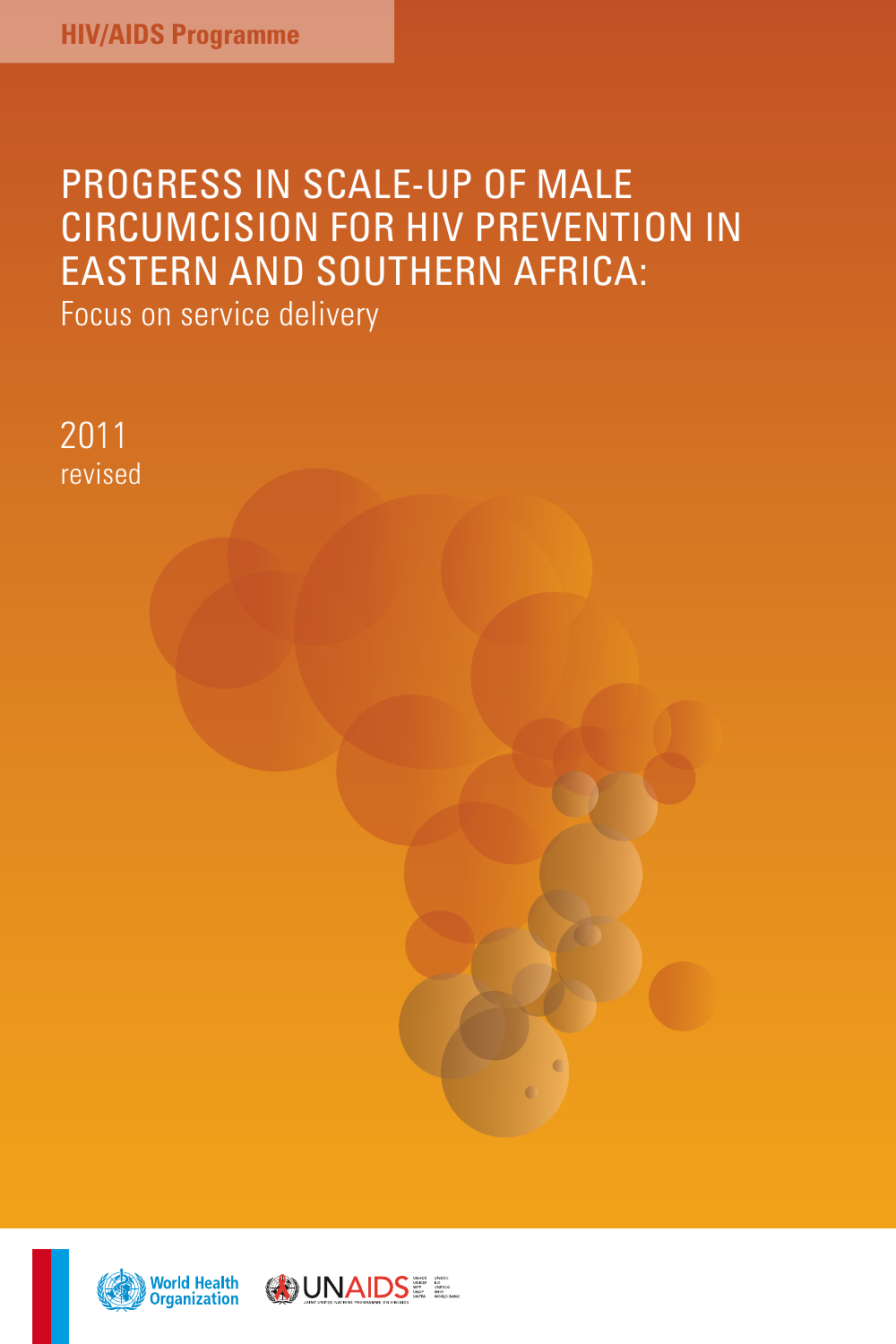WHO Library Cataloguing-in-Publication Data

Progress in scale-up of male circumcision for HIV prevention in Eastern and Southern Africa : focus on service delivery - 2011.

1.Circumcision, male – utilization. 2.Circumcision, male - statistics. 3.HIV infections - prevention and control. 4.Health plan implementation - organization and administration. 5.National health programs. 6.Delivery of health care. 7.Quality indicators, Health care - trends. 8.Africa, Eastern. 9.Africa, Southern. I.World Health Organization. II.UNAIDS.

ISBN 978 92 4 150251 1 (NLM classification: WC 503.6)

#### © World Health Organization 2011

All rights reserved. Publications of the World Health Organization are available on the WHO web site [\(www.who.int](www.who.int)) or can be purchased from WHO Press, World Health Organization, 20 Avenue Appia, 1211 Geneva 27, Switzerland (tel.: +41 22 791 3264; fax: +41 22 791 4857; e-mail: [bookorders@who.int](mailto: bookorders@who.int)).

Requests for permission to reproduce or translate WHO publications – whether for sale or for noncommercial distribution – should be addressed to WHO Press through the WHO web site [\(http://www.who.int/about/licensing/copy](http://www.who.int/about/licensing/copyright_form/en/index.html)[right\\_form/en/index.html\)](http://www.who.int/about/licensing/copyright_form/en/index.html).

The designations employed and the presentation of the material in this publication do not imply the expression of any opinion whatsoever on the part of the World Health Organization concerning the legal status of any country, territory, city or area or of its authorities, or concerning the delimitation of its frontiers or boundaries. Dotted lines on maps represent approximate border lines for which there may not yet be full agreement.

The mention of specific companies or of certain manufacturers' products does not imply that they are endorsed or recommended by the World Health Organization in preference to others of a similar nature that are not mentioned. Errors and omissions excepted, the names of proprietary products are distinguished by initial capital letters.

All reasonable precautions have been taken by the World Health Organization to verify the information contained in this publication. However, the published material is being distributed without warranty of any kind, either expressed or implied. The responsibility for the interpretation and use of the material lies with the reader. In no event shall the World Health Organization be liable for damages arising from its use

Printed by the WHO Document Production Services, Geneva, Switzerland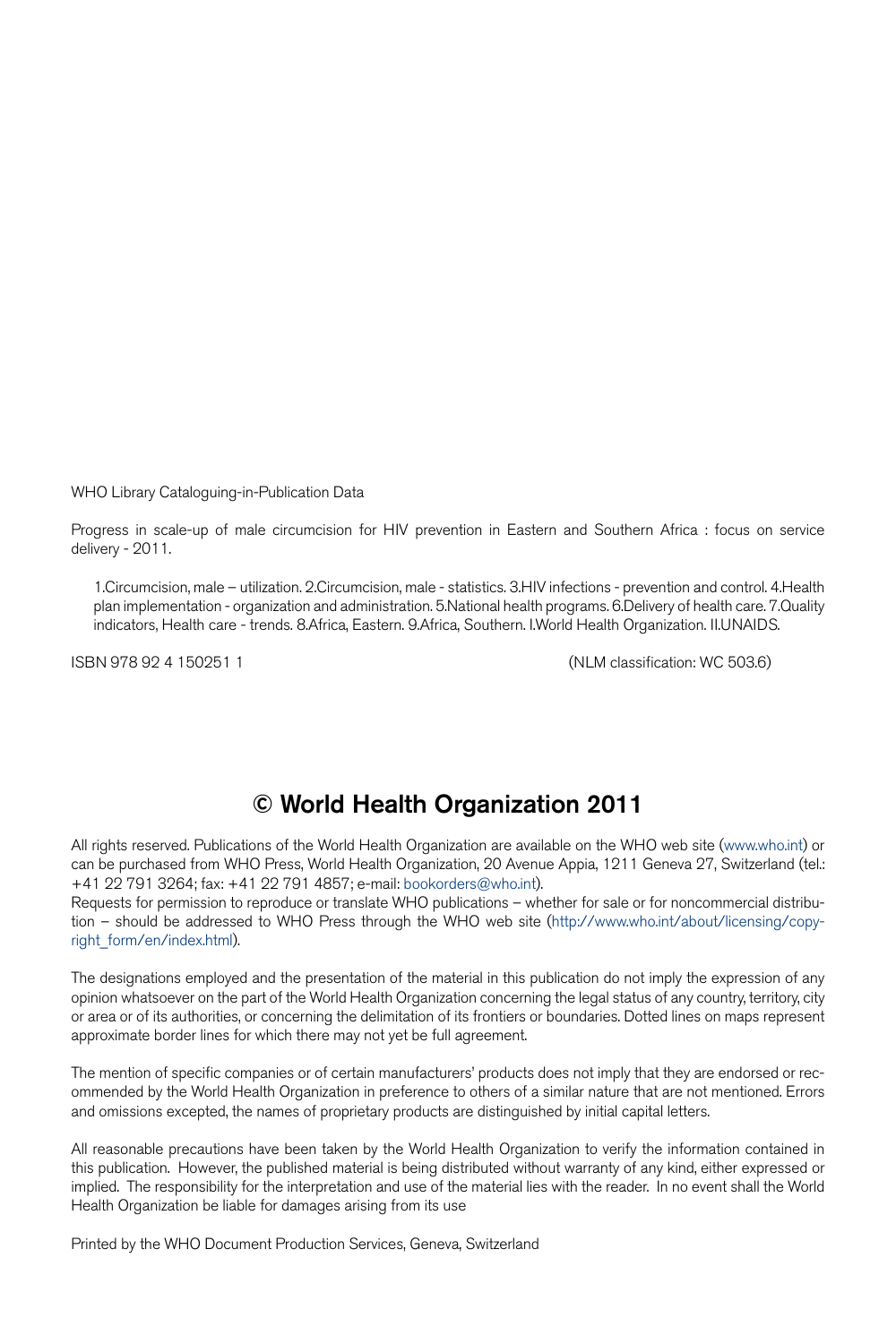# Progress in scale-up of male circumcision for HIV prevention in Eastern and Southern Africa: Focus on service delivery

2011 revised



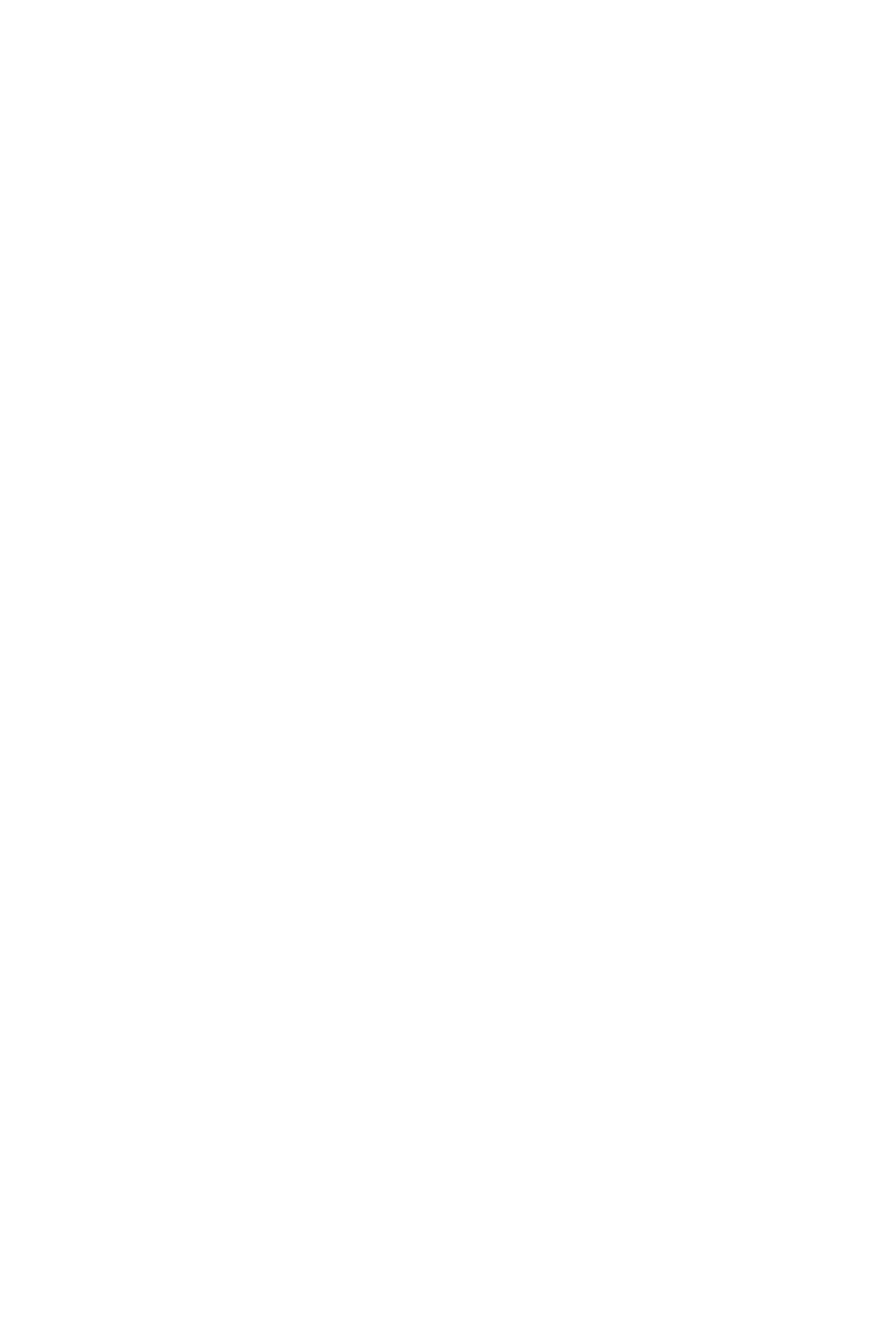## **TABLE OF CONTENTS**

| <b>Abbreviations</b> |                                                                                                          | 2        |
|----------------------|----------------------------------------------------------------------------------------------------------|----------|
| Acknowledgments      |                                                                                                          | 3        |
|                      | Section 1. Introduction and overview                                                                     | 4        |
| 1.1                  | Introduction                                                                                             | 4        |
|                      | 1.2 Overview of national progress for male circumcision for<br><b>HIV</b> prevention                     | 5        |
|                      | Section 2. Progress in service delivery of male circumcision for HIV<br>prevention in priority countries | 10       |
|                      | Botswana                                                                                                 | 10       |
|                      | Kenya                                                                                                    | 11       |
|                      | Lesotho                                                                                                  | 12       |
|                      | Malawi                                                                                                   | 12       |
|                      | Mozambique                                                                                               | 13       |
|                      | Namibia<br>Rwanda                                                                                        | 13<br>14 |
|                      | South Africa                                                                                             | 14       |
|                      | Swaziland                                                                                                | 15       |
|                      | Tanzania                                                                                                 | 15       |
|                      | Uganda                                                                                                   | 16       |
|                      | Zambia                                                                                                   | 16       |
|                      | Zimbabwe                                                                                                 | 17       |
|                      | Section 3. Innovations to accelerate and sustain delivery of services                                    | 18       |
| 3.1                  | Campaigns                                                                                                | 18       |
| 3.2 <sub>1</sub>     | Efficiencies                                                                                             | 19       |
| 3.3                  | Leadership, partnership and coordination: ministries<br>of health and partners                           | 21       |
|                      | 3.4 Sustainability                                                                                       | 23       |
| 3.5                  | Synergies: reaching males for HIV testing                                                                | 24       |
|                      | Section 4. Key lessons, challenges and summary                                                           | 25       |
|                      | References                                                                                               | 26       |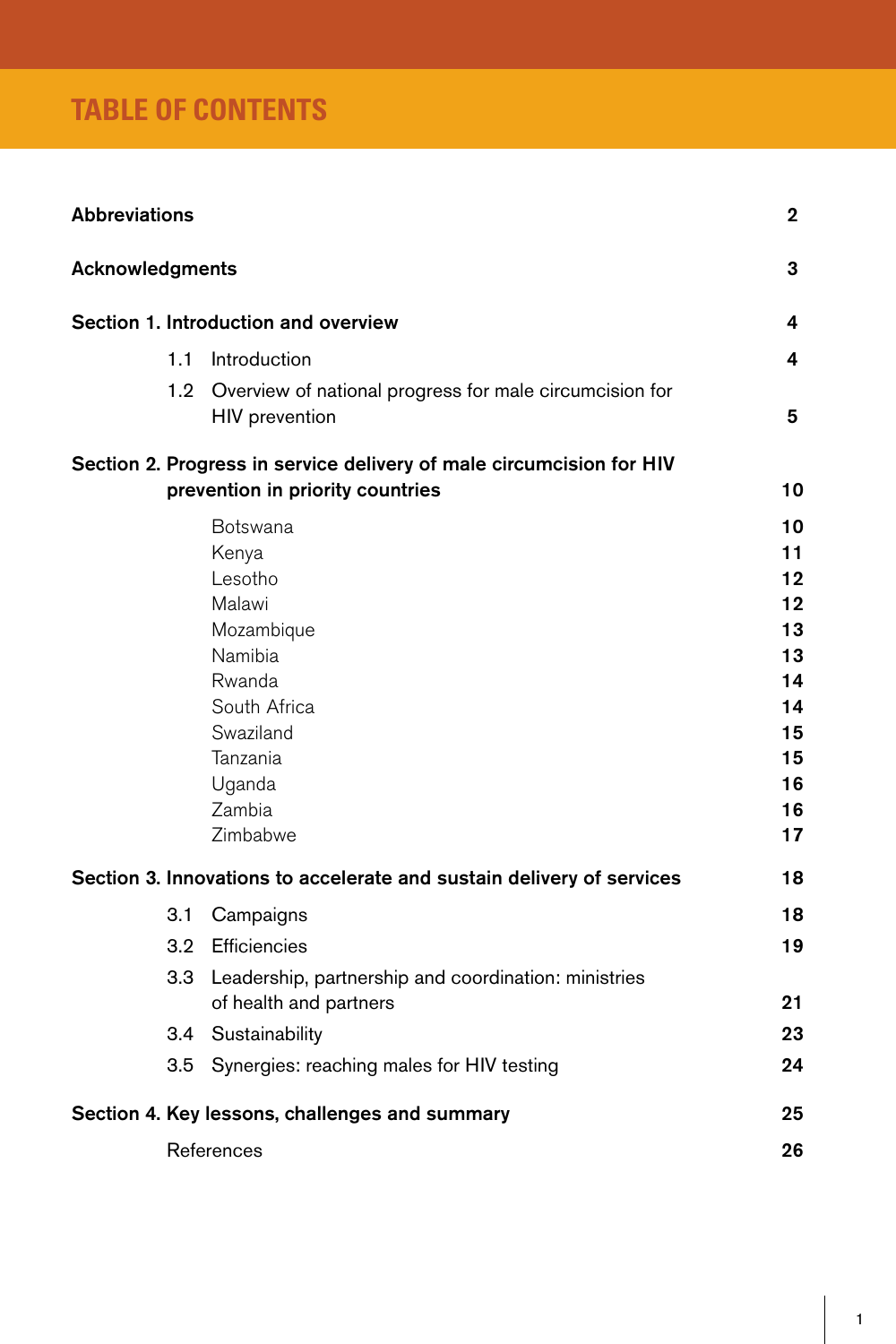### <span id="page-5-0"></span>**Abbreviations**

| <b>AIDS</b>       | acquired immunodeficiency syndrome                                            |
|-------------------|-------------------------------------------------------------------------------|
| <b>ART</b>        | antiretroviral therapy                                                        |
| AIS               | HIV/AIDS indicator survey                                                     |
| <b>ASI</b>        | <b>Accelerated Saturation Initiative</b>                                      |
| <b>CDC</b>        | Centers for Disease Control                                                   |
| <b>DHS</b>        | Demographic and Health Survey                                                 |
| <b>DMPPT</b>      | Decision-Makers Programme Planning Tool                                       |
| FHI               | Family Health International                                                   |
| <b>HIV</b>        | human immunodeficiency virus                                                  |
| <b>HTC</b>        | HIV testing and counselling                                                   |
| <b>ICAP</b>       | International Center for AIDS Care and Treatment Programs                     |
| M&E               | monitoring and evaluation                                                     |
| МC                | male circumcision                                                             |
| <b>MCH</b>        | maternal and child health                                                     |
| <b>MMC</b>        | medical male circumcision                                                     |
| <b>MOH</b>        | ministry of health                                                            |
| <b>MOH&amp;CW</b> | Ministry of Health and Child Welfare                                          |
| <b>MOH&amp;SW</b> | Ministry of Health and Social Welfare                                         |
| <b>MOVE</b>       | models for optimizing the volume and efficiency of male circumcision services |
| <b>NASCOP</b>     | National AIDS and STI Infection Contol Programme                              |
| <b>NDOH</b>       | national department of health                                                 |
| <b>PEPFAR</b>     | The US President's Emergency Plan for AIDS Relief                             |
| <b>PSI</b>        | Population Services International                                             |
| <b>RRI</b>        | Rapid Results Initiative                                                      |
| <b>SCMS</b>       | Supply Chain Management System                                                |
| <b>STI</b>        | sexually transmitted infection                                                |
| <b>UNAIDS</b>     | Joint United Nations Programme on HIV/AIDS                                    |
| <b>USAID</b>      | United States Agency for International Development                            |
| <b>USG</b>        | United States Government                                                      |
| <b>VCT</b>        | voluntary counselling and testing                                             |
| WHO               | World Health Organization                                                     |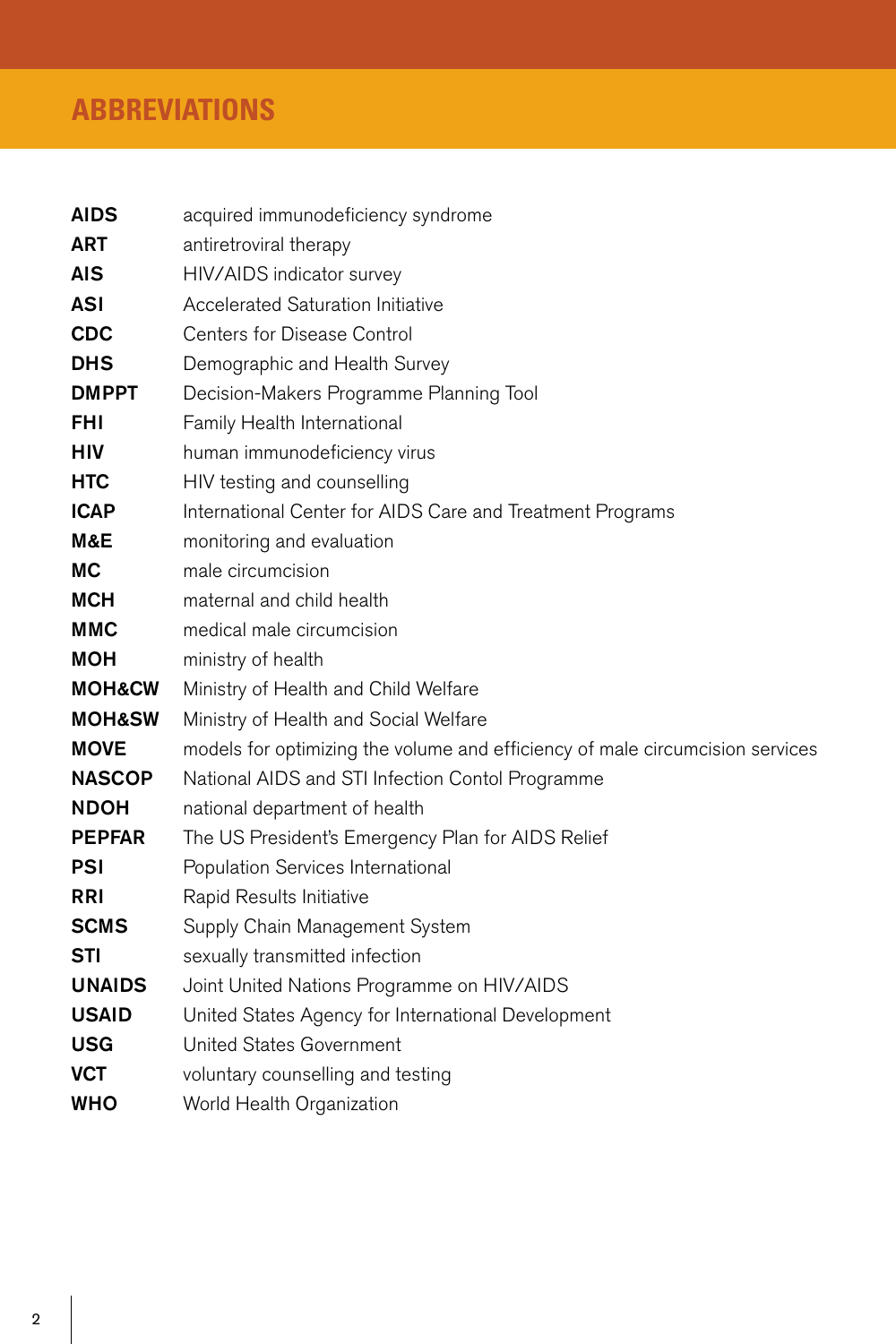<span id="page-6-0"></span>This report was written by Julia Samuelson and Kim Dickson. The World Health Organization would like to thank the contributions of the following organizations and people.

Ministries of health and national HIV/AIDS programmes.

PEPFAR: Emmanuel Njeuhmeli, Jason Reed, Sameer Sakallah.

UNAIDS: Sibongile Dludlu, Catherine Hankins.

WHO: Tim Farley, Buhle Ncube, the WHO HIV country officers in the priority countries.

Design and layout: Jillian Reichenbach Ott (Genève Design)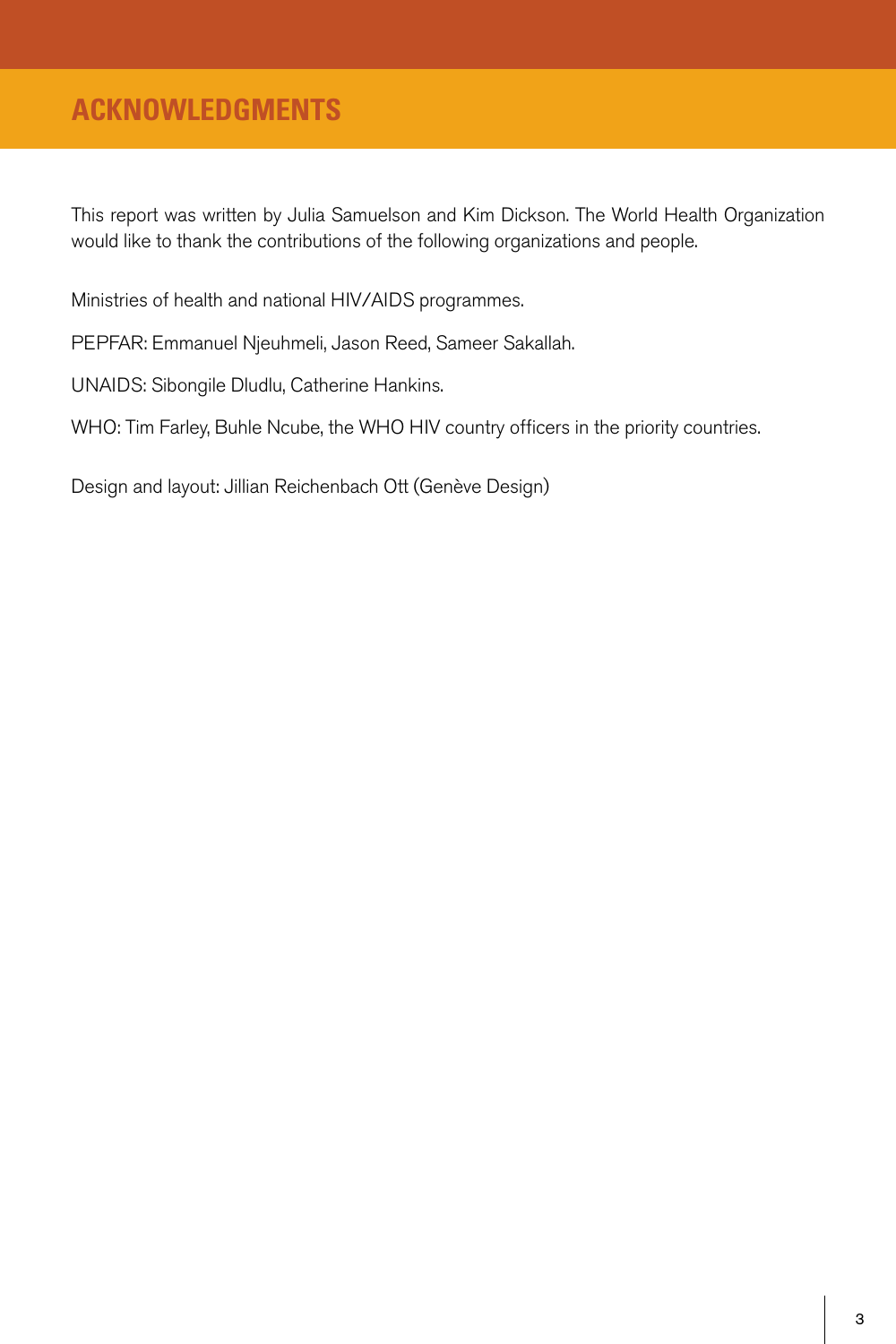#### <span id="page-7-0"></span>1.1 Introduction

In 2007, the World Health Organization (WHO) and the Joint United Nations Programme on HIV/AIDS (UNAIDS) recommended that male circumcision (MC) be recognized as an additional, important strategy for the prevention of heterosexually acquired HIV infection in men, particularly in countries with hyperendemic or generalized HIV epidemics and low MC prevalence.1 Thirteen eastern and southern African countries were identified as priorities for MC scale-up: Botswana, Kenya, Lesotho, Malawi, Mozambique, Namibia, Rwanda, South Africa, Swaziland, Tanzania, Uganda, Zambia, and Zimbabwe. The Gambella province of Ethiopia has also been identified as a priority for the United States (US) President's Emergency Plan for AIDS Relief (PEPFAR) and limited information on Ethiopia is included in the present report. Impact and costing estimates suggest that, by scaling up adult medical male circumcision (MMC) to reach 80% of males 15 - 49 years in these countries by 2015 and maintaining such coverage until 2025, about 4 million HIV infections could potentially be averted by 2025 with total cost savings of about US\$ 20 billion.<sup>2</sup>

WHO and UNAIDS are monitoring progress in scale-up and impact in these priority countries. As most countries have the key elements of programmes in place, the present report provides an overview of progress by the end of 2010 with a focus on the numbers of MCs performed for HIV prevention.

In support of monitoring and evaluation (M&E), WHO and UNAIDS, in collaboration with PEPFAR, developed *A guide to indicators for male circumcision programmes in the formal health care system*3 in 2009, suggesting indicators that should be used by countries. Key indicators from the guide for which data were reported from at least some countries for 2010 and which are presented in this report include:

- number of MCs performed for HIV prevention;
- number and percentage of persons seeking MC services who were tested for HIV.

Information for this report has been contributed by ministries of health, WHO, UNAIDS and PEPFAR programmes.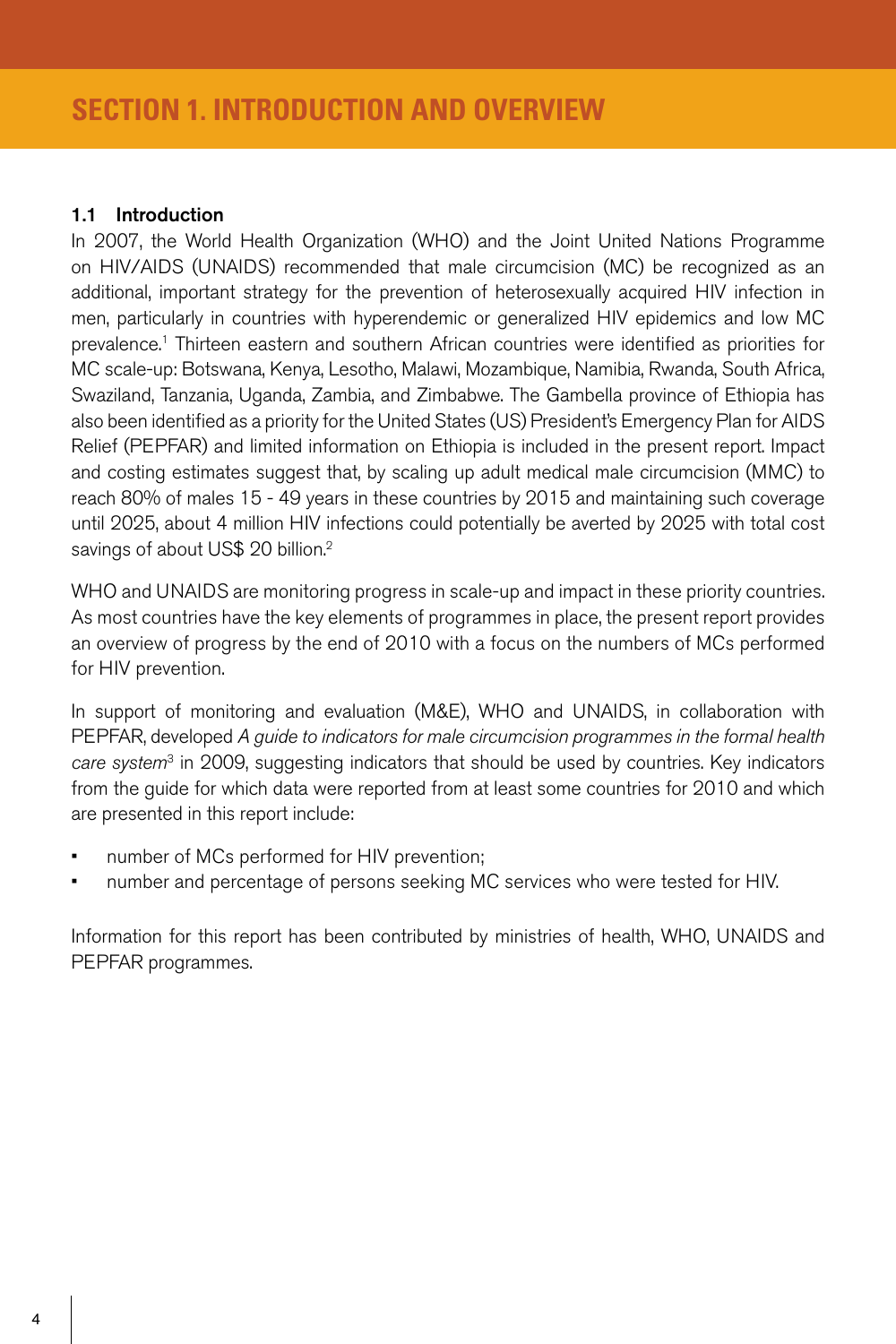#### <span id="page-8-0"></span>1.2 Overview of national progress for male circumcision for HIV prevention

WHO and UNAIDS developed *Operational guidance for scaling up male circumcision services for HIV prevention* in 2008 to support countries in the development of national programmes on this intervention. Ten essential components were identified for programmes: leadership and partnerships, situation analysis, advocacy, enabling policy and regulatory environment, strategy and operational plan for national implementation, quality assurance and improvement, human resource development, commodity security, social change communication, and M&E. Table 1 provides an overview of the components by country and the WHO and UNAIDS guidance that has been developed to support country efforts to achieve them.

By the end of 2010, among 13 of the priority countries (information from Ethiopia not included) at least one component of a situation analysis had been conducted and most of these countries had developed national policies and strategies. Many countries have a strategy for the coming five years as well as a longer-term strategy that focuses on the provision of early infant and adolescent services. Leadership and advocacy vary greatly between countries and over time. All countries have coordination structures but the effectiveness of their functioning differs by country. The *Decision-makers' program planning tool (USAID: Health Policy Initiative and UNAIDS, 2010*) has been used to estimate the cost, impact and pace of scale-up. Regulations have been assessed in some countries and revised as needed to address key issues such as task-shifting. Several countries have developed quality assurance plans and monitoring and evaluation frameworks. Systems for strengthening the procurement of commodities and supplies and for waste management vary by country. Many of the countries have communication strategies. See Table 1 for more details on selected elements by country.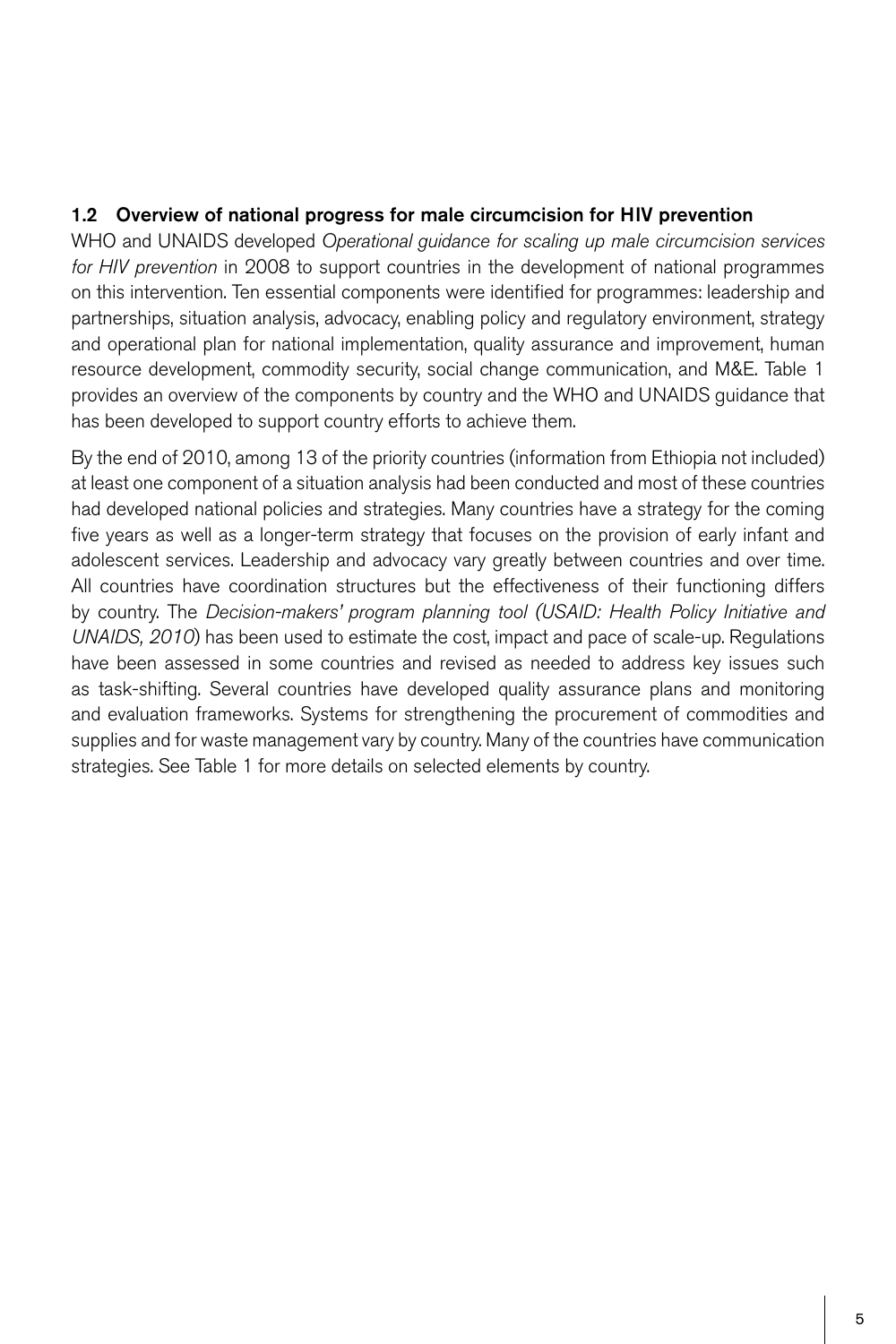Table 1. WHO/UNAIDS and national guidance and progress in support of scaling up male circumcision as of December 2010<br>(based on *Operational guidance for scaling up male circumcision services for HIV prevention*, 2008) Table 1. WHO/UNAIDS and national guidance and progress in support of scaling up male circumcision as of December 2010 (based on *Operational guidance for scaling up male circumcision services for HIV prevention*, 2008)

|                                                  |                                                                              |                                                          |                                                           |                                                           | Key elements of MMC programme scale up                                                            |                                                               |                                                             |
|--------------------------------------------------|------------------------------------------------------------------------------|----------------------------------------------------------|-----------------------------------------------------------|-----------------------------------------------------------|---------------------------------------------------------------------------------------------------|---------------------------------------------------------------|-------------------------------------------------------------|
| Country                                          | Situational analysis<br>(full or selective)<br>completed                     | national champion<br>Leadership:<br>prominent<br>engaged | focal point in place<br>national dedicated<br>Leadership: | similar guidance<br>MMC policy or<br>approved*            | National strategy<br>implementation<br>and operational,<br>plan approved*                         | Decision-makers'<br>implemented<br>planning tool<br>programme | sites: government<br>demonstration<br>involvement<br>Pilot/ |
| Selected<br>WHO and<br>guidance<br><b>UNAIDS</b> | Situation Analysis Toolkit<br>C<br>$\bigcirc$ $\bigcirc$ $\bigcirc$ $\vdots$ |                                                          |                                                           | Data a Mala Crosse chine and HV Pre<br><b>Stand Frida</b> | Operational guidance for scaling up male circums is<br>isometric services for HIV provention<br>刲 |                                                               | $\left(\frac{\partial}{\partial t}\right)$ dependent        |
| Botswana                                         | S                                                                            | S                                                        | S                                                         | S                                                         | $\infty$                                                                                          | S                                                             | $\infty$                                                    |
| Kenya* Nyanza                                    | m                                                                            | S                                                        | ო                                                         | S                                                         | $\infty$                                                                                          |                                                               | S                                                           |
| Lesotho                                          | S                                                                            | $\circ$                                                  |                                                           |                                                           |                                                                                                   | S                                                             |                                                             |
| Malawi                                           |                                                                              | $\circ$                                                  |                                                           | $\blacksquare$                                            | ۳                                                                                                 | $\circ$                                                       |                                                             |
| Mozambique                                       | က                                                                            | $\circ$                                                  |                                                           | $\circ$                                                   | O                                                                                                 | O                                                             |                                                             |
| Namibia                                          | ന                                                                            |                                                          |                                                           |                                                           |                                                                                                   | S                                                             | $\infty$                                                    |
| Rwanda                                           |                                                                              | ÷                                                        |                                                           |                                                           |                                                                                                   |                                                               | $\infty$                                                    |
| South Africa                                     | $\infty$                                                                     | $\infty$                                                 | $\infty$                                                  | ۳                                                         | ۳                                                                                                 | $\overline{\phantom{0}}$                                      | $\infty$                                                    |
| Swaziland                                        | ო                                                                            |                                                          | $\infty$                                                  | $\infty$                                                  | $\infty$                                                                                          | S                                                             | S                                                           |
| Tanzania                                         | $\infty$                                                                     | $\circ$                                                  |                                                           | ٣                                                         | $\infty$                                                                                          | $\circ$                                                       | $\infty$                                                    |
| Uganda                                           | $\infty$                                                                     | $\circ$                                                  |                                                           |                                                           | O                                                                                                 | $\infty$                                                      | $\overline{ }$                                              |
| Zambia                                           | $\infty$                                                                     | $\circ$                                                  | $\infty$                                                  | $\infty$                                                  | $\infty$                                                                                          | $\overline{\phantom{0}}$                                      | $\infty$                                                    |
| Zimbabwe                                         | S                                                                            | $\circ$                                                  |                                                           | $\infty$                                                  |                                                                                                   |                                                               |                                                             |
| *Kenya initially focused in Nyanza Province.     |                                                                              |                                                          |                                                           |                                                           |                                                                                                   |                                                               |                                                             |
|                                                  |                                                                              | = completed by 2008<br>$\infty$                          | $\infty$                                                  | = completed by 2009                                       | $1 =$ completed by $2010$                                                                         |                                                               | $0 = not yet completed$                                     |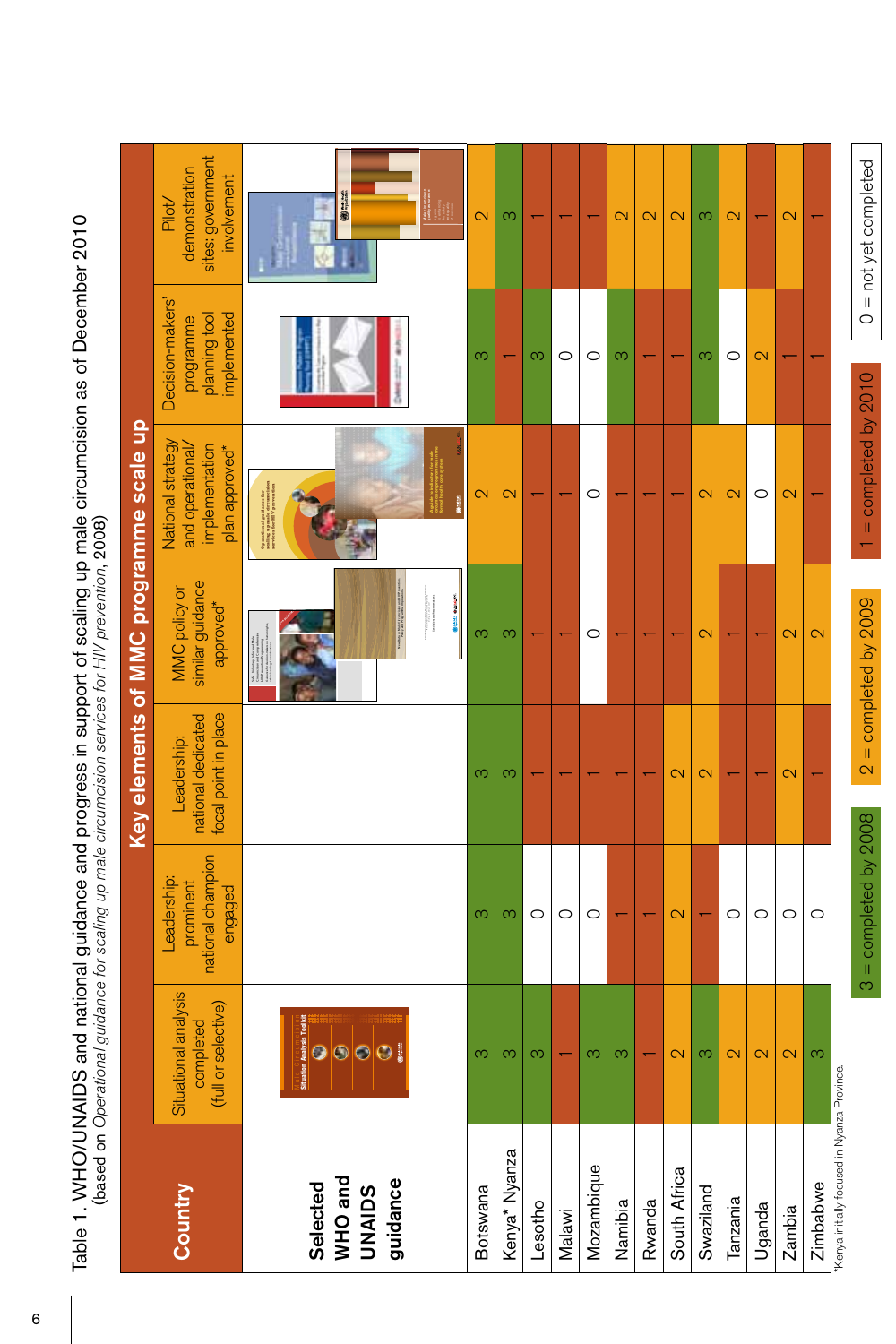The potential exists to avert 22% of HIV infections between 2011-2025 among the 14 priority countries of eastern and southern Africa if 80% of males 15 - 49 years are circumcised by 2015 and that coverage is maintained. By the end of 2010, 555 202 MCs were reported to have been performed for HIV prevention. The largest numbers were done in 2010 when there was a fourfold increase from the number in 2009. Kenya has performed the most MCs (232 287), achieving nationally 27% of their target number of MCs needed by 2015\* and 62% of their target in Nyanza Province, followed by South Africa (145 475) and Zambia (81 849). See Table 2 for more details.



Estimated number of medical male circumcisions needed to reach 80%\* prevalence among 15 - 49 year old males and

\* Estimated number of MCs needed is based on a target of 80% prevalence among males 15 - 49 years old; except in Kenya where it is based on the national goal of 94% of males 15 - 49 years old.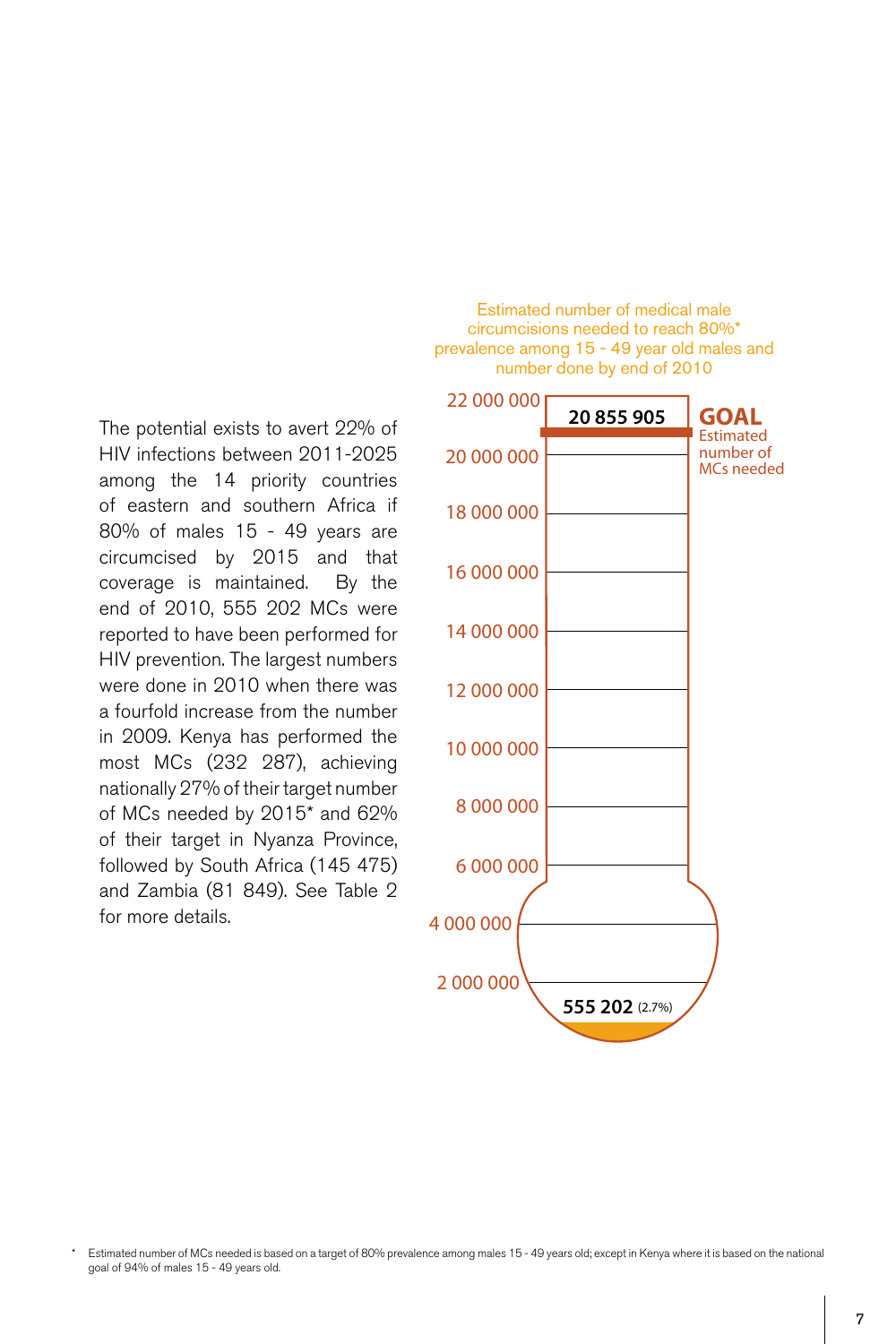| Countries    | calendar<br>Number | of MCs done by MMC programme by<br>year |                      |                     | to reach 80%<br><b>MCs needed</b><br>number of<br>Estimated | prevalence* in 5 years<br>up MC to reach 80%<br>Potential infections<br>averted by scaling |                 | number of<br>estimated<br>Achieve-<br>towards<br>ment |
|--------------|--------------------|-----------------------------------------|----------------------|---------------------|-------------------------------------------------------------|--------------------------------------------------------------------------------------------|-----------------|-------------------------------------------------------|
|              | 2008               | 2009                                    | 2010                 | Total               | prevalence*                                                 | Number                                                                                     | Sp.             | needed (%)<br><b>MCs</b>                              |
| Botswana     | $\circ$            | 5424                                    | 5773                 | 11 197              | 345 244                                                     | 62773                                                                                      | $\frac{8}{2}$   | 32                                                    |
| Ethiopia     | $\circ$            | 769                                     | 2689                 | 3458                | 40000                                                       | 1479                                                                                       | $\overline{11}$ | 8.6                                                   |
| Kenya        | 11663              | 80719                                   | 139 905 <sup>ª</sup> | 232 287ª            | 860000a*                                                    | 73420**                                                                                    | $16**$          | 270 <sup>*</sup>                                      |
| Lesotho      | $\circ$            | $\circ$                                 | Unknownb             | Unknownb            | 376795                                                      | 106427                                                                                     | 34              | 0.06                                                  |
| Malawi       | 589                | 1234 <sup>c</sup>                       | 1296°                | 3119                | 2101566                                                     | 240 685                                                                                    | $\frac{8}{2}$   | $\overline{O}$                                        |
| Mozambique   | $\circ$            | 100                                     | 7633                 | 7733                | 1059104                                                     | 215861                                                                                     | ო               | 0.7                                                   |
| Namibia      | $\circ$            | 224                                     | 1763                 | 1987                | 330218                                                      | 8373                                                                                       | 25              | 0.6                                                   |
| Rwanda       | $\circ$            | $\circ$                                 | 1694                 | 1694                | 1746052                                                     | 56840                                                                                      | 29              | $\overline{C}$                                        |
| South Africa | 5190 <sup>d</sup>  | 9168                                    | 131117 <sup>d</sup>  | 145475 <sup>d</sup> | 4333134                                                     | 1083869                                                                                    | $\overline{20}$ | 34                                                    |
| Swaziland    | 1110               | 4336                                    | 18869                | 24315               | 183450                                                      | 56810                                                                                      | 34              | 133                                                   |
| Tanzania     | $\circ$            | 1033                                    | 18026 <sup>e</sup>   | 19059               | 1373271                                                     | 202900                                                                                     | σ               | $\overline{4}$                                        |
| Uganda       | $\circ$            | $\circ$                                 | 9052                 | 9052                | 4 245 184                                                   | 339524                                                                                     | 25              | $\overline{O}$                                        |
| Zambia       | 2758               | 17180                                   | 61911                | 81849               | 1949292                                                     | 339632                                                                                     | 80              | 42                                                    |
| Zimbabwe     | $\circ$            | 2801                                    | 11176                | 13977               | 912595                                                      | 565751                                                                                     | 42              | 0.7                                                   |
| <b>Total</b> | 21310              | 122988                                  | 410 904              | 555 202             | 20 855 905*                                                 | 3 364 345                                                                                  | 22              | 2.7                                                   |

Table 2. Numbers of male circumcisions performed, achievement and potential infections averted in eastern and southern Africa, 2010 Table 2. Numbers of male circumcisions performed, achievement and potential infections averted in eastern and southern Africa, 2010

" Estimated number of MCs needed is based on a target of 80% prevalence among males 15 - 49 years old; except in Kenya where it is based on the national goal of 94% of males 15 - 49 years old. \* Estimated number of MCs needed is based on a target of 80% prevalence among males 15 - 49 years old; except in Kenya where it is based on the national goal of 94% of males 15 - 49 years old. \*\* Nyanza Province only

Source: PEPFAR Male Circumcision Technical Working Group unless otherwise indicated, a Kenya NASCOP, b Lesotho MOH , c Malawi MOH, d South Africa NDOH, e Tanzania MOH

Source: PEPFAR Male Circumcision Technical Working Group unless otherwise indicated, "Kenya NASCOP," Lesotho MOH, " Malawi MOH, " South Africa NDOH, " Tanzania MOH \*\* Nyanza Province only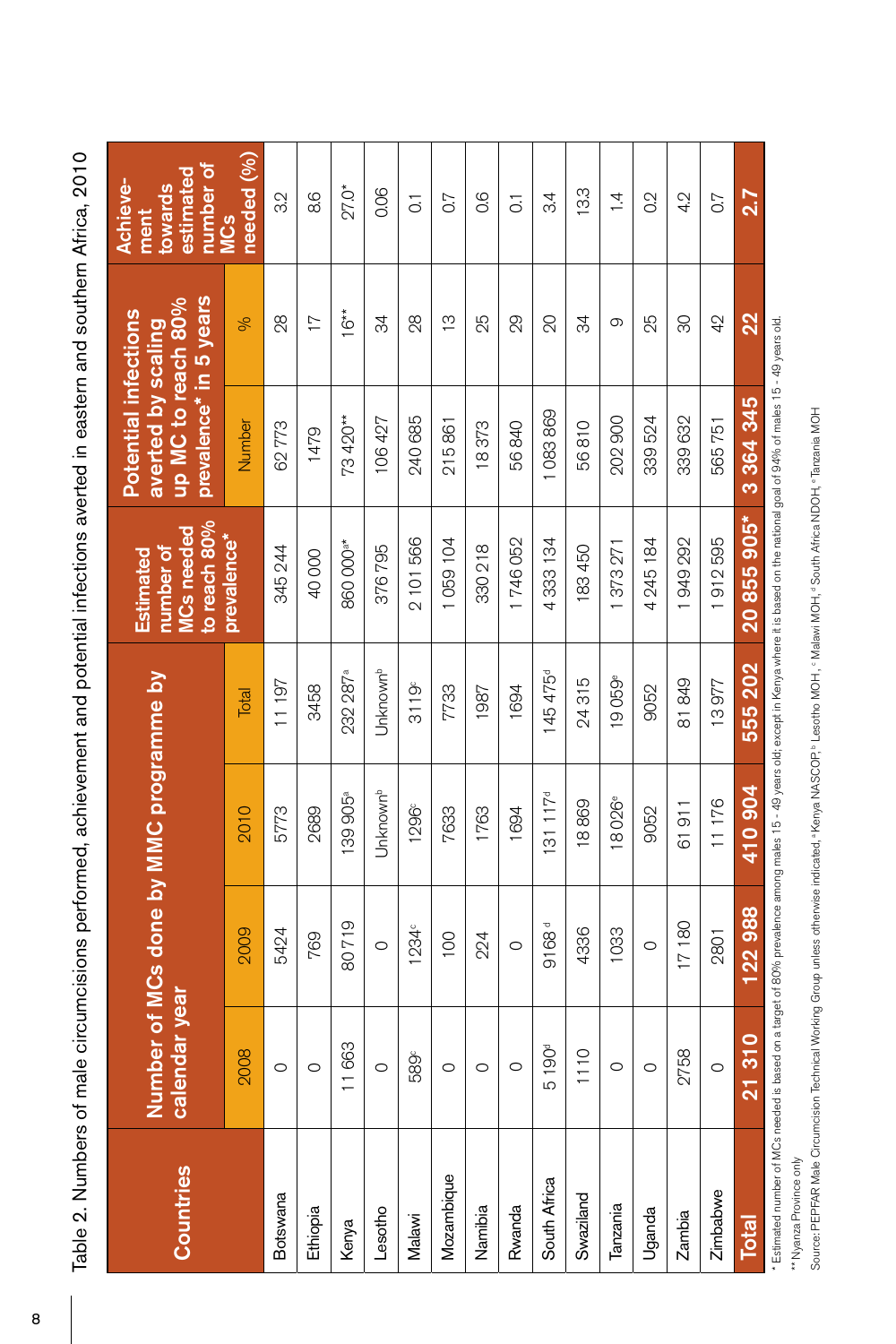Fig 1a. Number (000s) of male circumcisions performed by country and number remaining to achieve target\*





#### Fig 1b. Number (000s) of male circumcisions performed by country and number remaining to achieve target\*

(countries ordered by total number of male circumcisions needed to achieve target) \* target is 80% of males 15 - 49 years



† The goal in Kenya is 94% of males 15 to 49 years old. Source: PEPFAR and Ministries of Health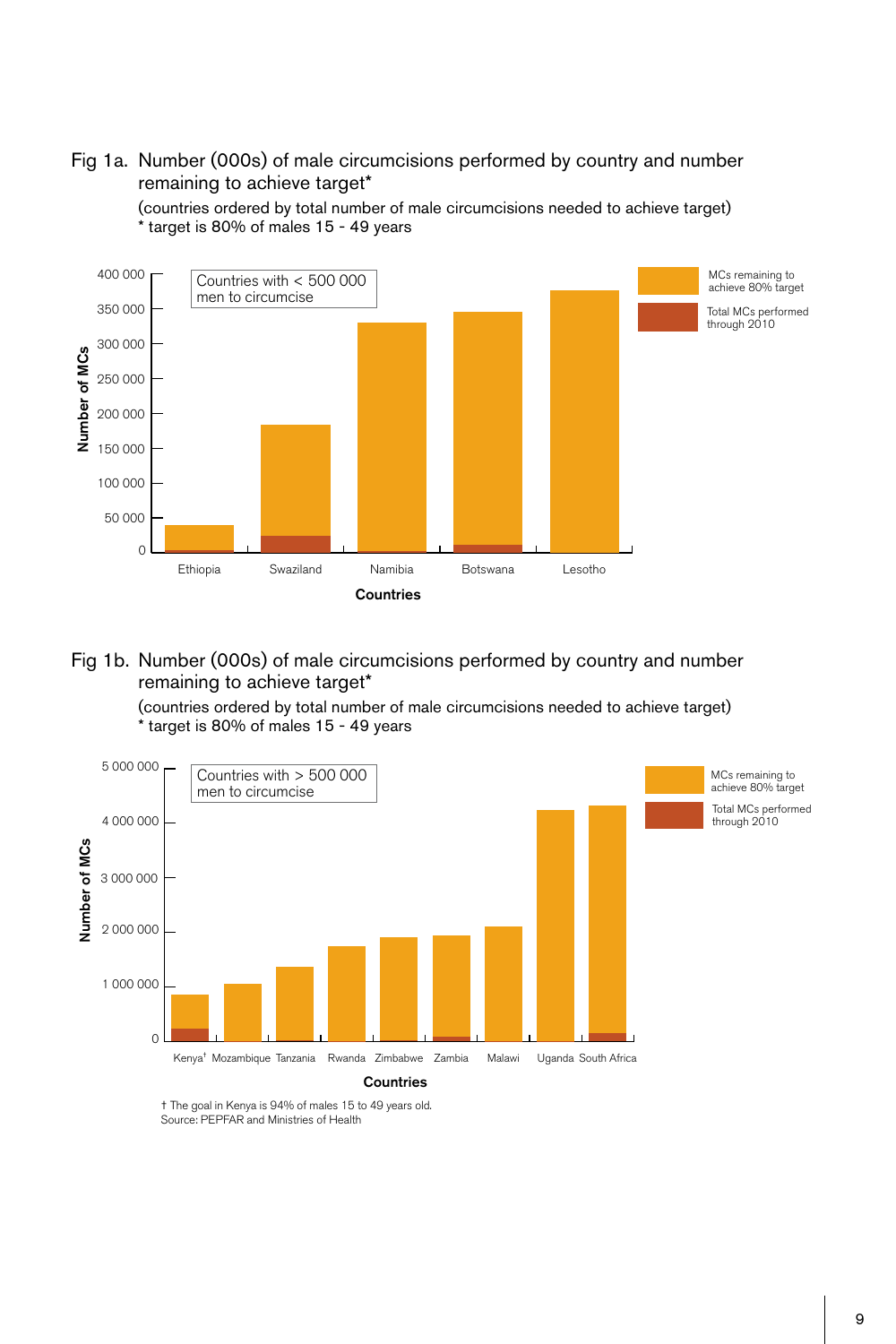### <span id="page-13-0"></span>**Section 2. Progress in service delivery of male circumcision for HIV prevention in priority countries**

During 2010, countries have been using one or a combination of service delivery approaches, including: health-facility-based services integrated into routine activities; stand-alone MC service sites; outreach and mobile services; and mass campaigns. All the priority countries have adopted at least the minimum service package recommended by WHO/UNAIDS, which includes STI management, HIV testing and counselling, condom promotion, and safer sex education. Most countries have conducted national training for service providers and some countries have extensively expanded training for health-care providers, often using a mixedcadre team-training approach.

*(Sources of data for figures in country boxes below: HIV prevalence from UNAIDS 2010 Global Report;4 MC prevalence from DHS or HIV/AIDS Indicator Survey or MOH; numbers of MCs performed from MOH and/or PEPFAR).*

## **B ot swa n a**



*Service delivery strategy:* Integration of male circumcision within current services and preparation for early infant MC services were under way during 2010, including the development of clinical guidance.

*Service delivery statistics:* Among the 5773 MCs performed in 2010, detailed age-specific data were available for 89% (5161) of males among which:

- 88% of MCs were performed among males aged 15−49 years;
- 58% of MCs were performed among males aged 15−29 years.

HIV testing and counselling (HTC) was provided to more males (at least 6247) than those who had a MC performed as part of the MC services. Among the 5161 MCs performed with detailed HIV testing information available, 91% of males were HIV-negative and 3% were HIV-positive; the HIV status of 6% was unknown.

*Demand:* Demand has been created through billboards and television, particularly at district level.

*Achievements:* A monitoring and evaluation system is being instituted with disaggregated data by sex, place of procedure and HIV test results.

*Key Challenges:* Limited human resources, logistics including delayed procurement of equipment, weak coordination.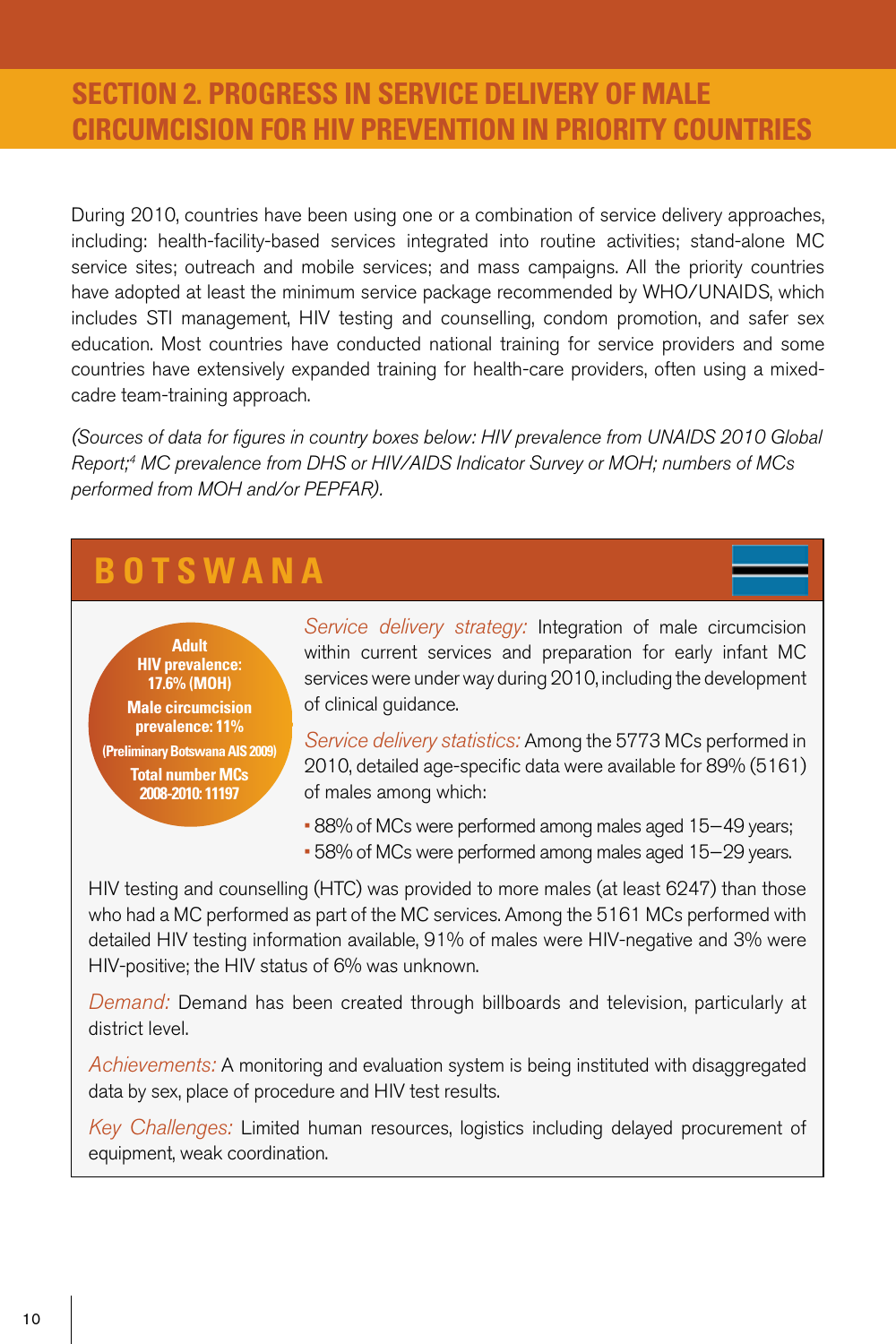## <span id="page-14-0"></span>**Ken y a**



**HIV prevalence: 6.3 % MC prevalence: 86% (Kenya AIS 2010) Total number MCs 2008—2010: 232,287**

*Service delivery strategy:* Kenya used a mixed delivery model with mobile and outreach services, routine stand-alone and integrated services, and mass campaigns. Two Rapid Results Initiative (RRI) mass campaigns were conducted in Nyanza Province during school holidays in 2009 and 2010. More than 37 000 men were reached during six weeks in 2009 and 50 500 in 2010 with an additional 5300 in Nairobi (MOH). The programme has expanded to Nairobi as well as the Western and Rift Valley Provinces. As the programme reaches the MC target,

the mode of service delivery will focus on integrating MC into routine services for sustainability.<sup>5</sup>

*Service delivery statistics:* Kenya was leading the priority countries in the total number of MCs performed through 2010 (232 287) and the proportion achieved towards the national target (27%).

*Demand:* Demand increased and social mobilization approaches and messaging were being refined on the basis of experience and operations research. Community mobilizers were activated to help prepare the communities and discuss the subject on a one-to-one basis.

*Achievements:* A high level of political commitment continued at the national level and in all focal provinces. To address the human resource gap, additional health-care providers were mobilized through innovative mechanisms, e.g. using retired personnel who were reimbursed for their services. The Kenyan Government changed policy in 2009 to permit nurses to perform MCs. The Kenyan Ministry of Public Health and Sanitation, with support from the Male Circumcision Consortium, has learnt from practical experience and through operations research, both of which inform programming nationally.

*Challenges:* Kenya was on course to achieve the target in Nyanza province (62%), but a slow start in other regions has hindered the achievement of national coverage targets. Emerging issues were the quality of MCs performed by medical or traditional providers, and reaching the target group, as the largest number of MCs has been performed among people aged 15−19 years.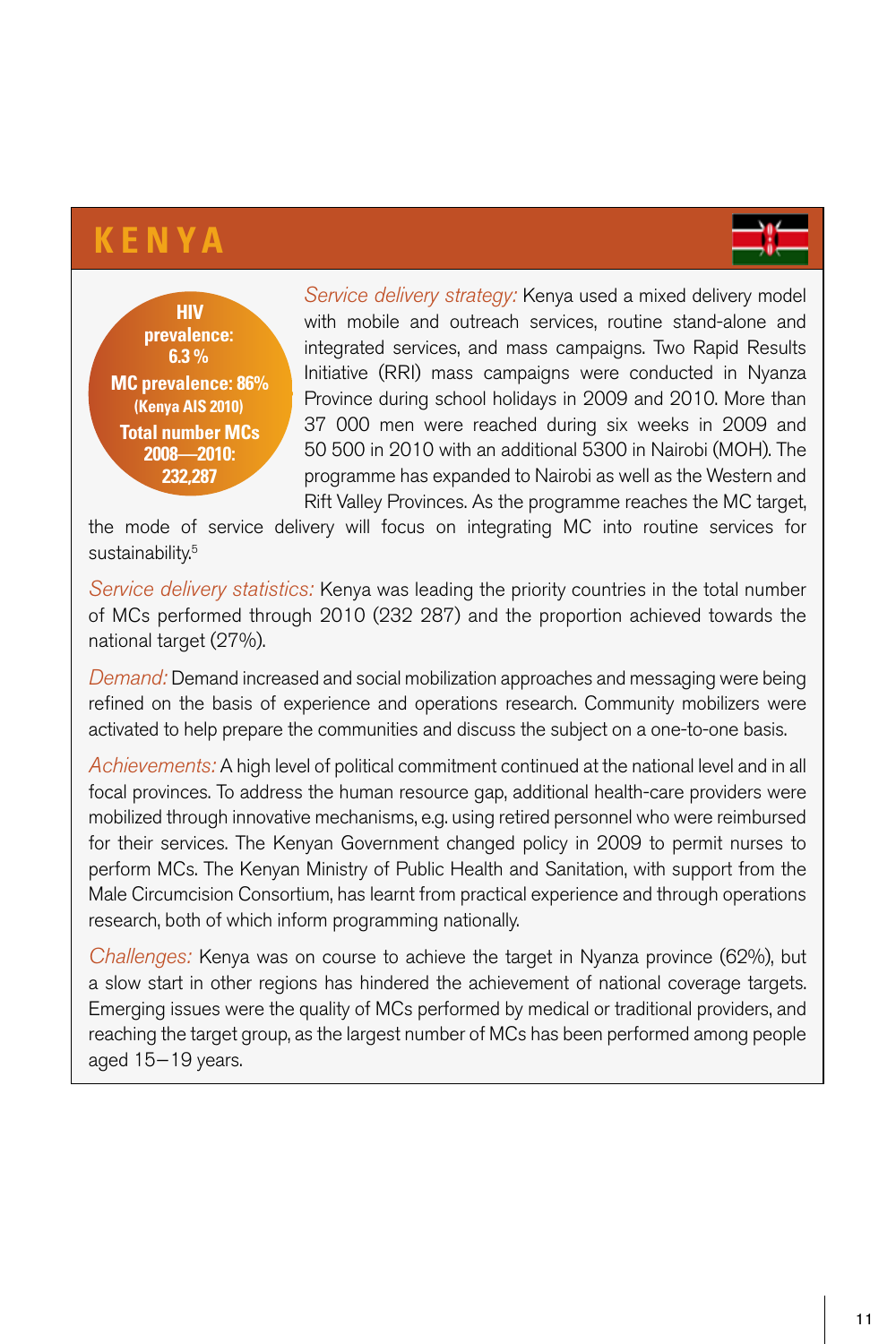### <span id="page-15-0"></span>**L e s ot h o**

**HIV prevalence: 24% MC prevalence: 52%\* (DHS 2010) Total number 2008—2010: \*\***

*\*52% figure includes both traditional and medical MCs.*

*\*\* As yet there are no data from the routine national programme*.

*Service delivery strategy:* Lesotho's approach will be to concentrate on early infant MC within maternal health services and adolescent services within a sexual and reproductive health framework. Adolescent and adult MC was not yet integrated into HIV prevention services.

*Service delivery statistics:* Routine national data were not available for 2010.

*Demand:* The magnitude of overall demand was not clear; there were waiting lists for services in at least some facilities.

*Challenges:* The level of buy-in among several key stakeholders and the capacity of human resources remain limited, as well as a lack of task-shifting.

### **M a l awi**

**HIV prevalence: 11% MC prevalence: 21% (DHS 2005) Total number MCs 2008—2010: 3,119**

*Service delivery strategy:* Free-standing clinics provide services complemented by campaigns during the school holidays and selected seasons.

**COL** 

*Service delivery statistics:* 1296 MCs were performed for HIV prevention in 2010.

*Demand:* Demand is currently greater than supply.

*Achievements:* Commitment continued at the highest level of government to support evidence-based interventions towards

the fight against HIV. The Malawi National HIV Prevention Strategy identifies low levels of MC as one of the drivers of the epidemic, and the operational plan adopts voluntary MMC as one of the strategies to be deployed along with other interventions. A communications strategy has been developed to address religious and cultural aspects.

*Challenges:* Shortages of human resources, a need for more training of service providers, logistics requirements for adequate supplies, and inadequate funds have been the greatest barriers.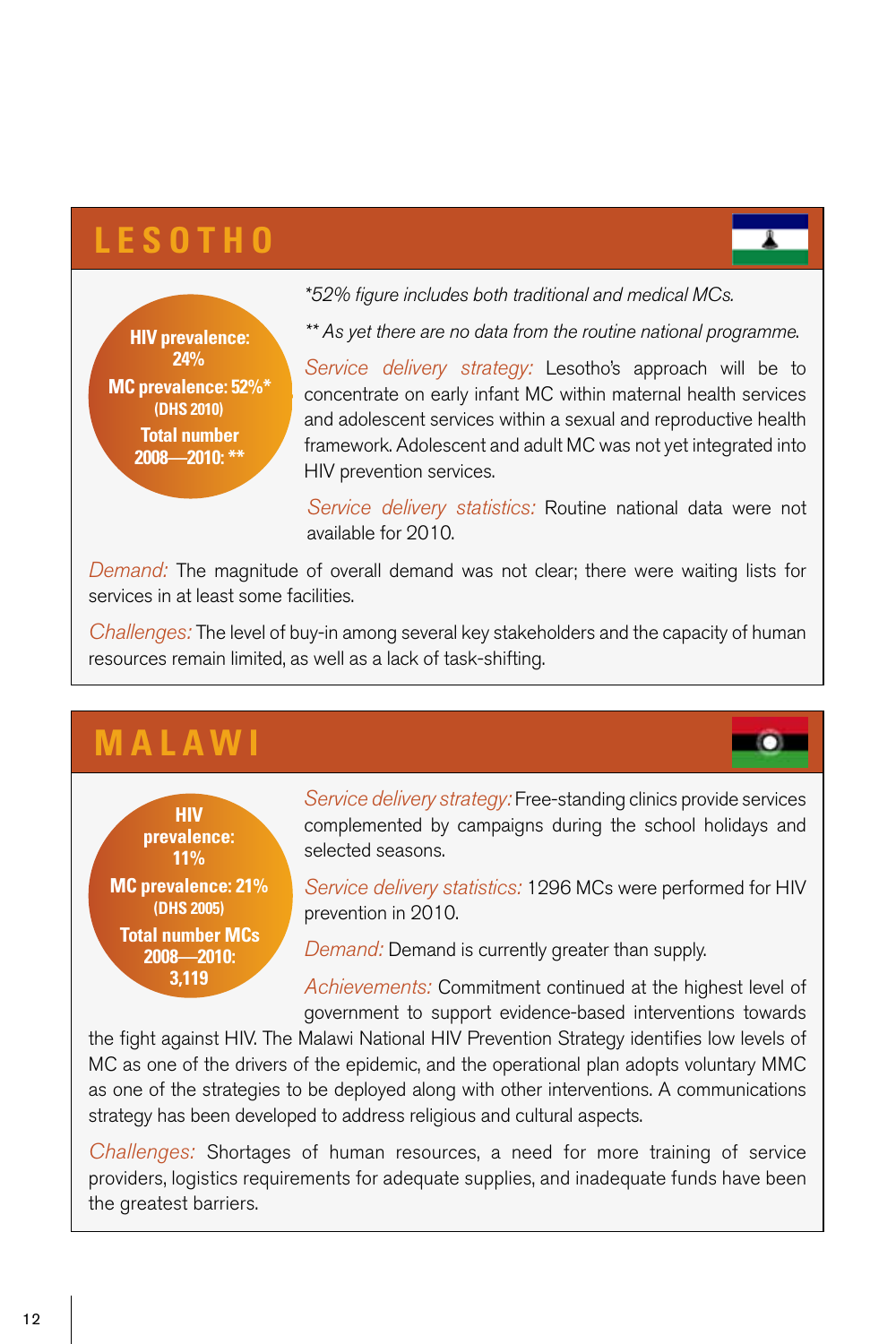## <span id="page-16-0"></span>**Mo zam b iqu e**



**HIV prevalence: 12% MC prevalence: 52% (Mozambique AIS 2010) Total number MCs 2008—2010: 7,733**

*Service delivery strategy:* Mozambique has begun pilot projects which will inform programme decisions along with an assessment of system readiness which was conducted to address concerns about the ability to meet demand. Adolescent and neonatal MC are foreseen as the longer-term strategy.

*Service delivery statistics:* 7733 MCs have been performed for HIV prevention, with an increase from 100 in 2009 to 7633 in 2010. The complication rate has remained under 2%.

*Demand:* Informal feedback suggests that demand was increasing slightly; so new approaches were being explored.

*Achievements:* Pilot projects in two provinces have primarily reached adults.

*Challenges:* Need for strengthened coordination and collaboration and more prioritisation of specific populations; need for a national MC policy, strategy and operational plan; need to strengthen M&E, including systematic MC data collection and analysis.

# **Nami b i a**



**HIV prevalence: 13% MC prevalence: 21% (DHS 2008) Total number MCs** 

> **2008—2010: 1,987**

*Service delivery strategy:* Stand-alone, mobile, outreach and mass campaigns (potentially with volunteers) were considered. Currently MC services were being integrated into hospital services.

The long-term plan includes expanding neonatal MC services.

*Service delivery statistics:* 1763 MCs were performed in 2010.

*Demand:* In general, demand seems to be low. However, some facilities have waiting lists. In addition, young boys were being brought in by parents during holidays in response to school

talks. Traditional circumcisers have been consulted. No demand-creation campaigns have been carried out although there have been radio talk shows and education materials have been made available.

*Achievements:* Commitment continues to be strong and an MC policy was approved in September 2010. Hospital managers have been oriented and trained to solicit their support for dedicated MC staff. Staff at 24 hospitals were trained. Nurses are being trained under the supervision of medical officers.

*Challenges:* Human resources and funds were limited, particularly to support dedicated nurses and camps / dedicated campaigns.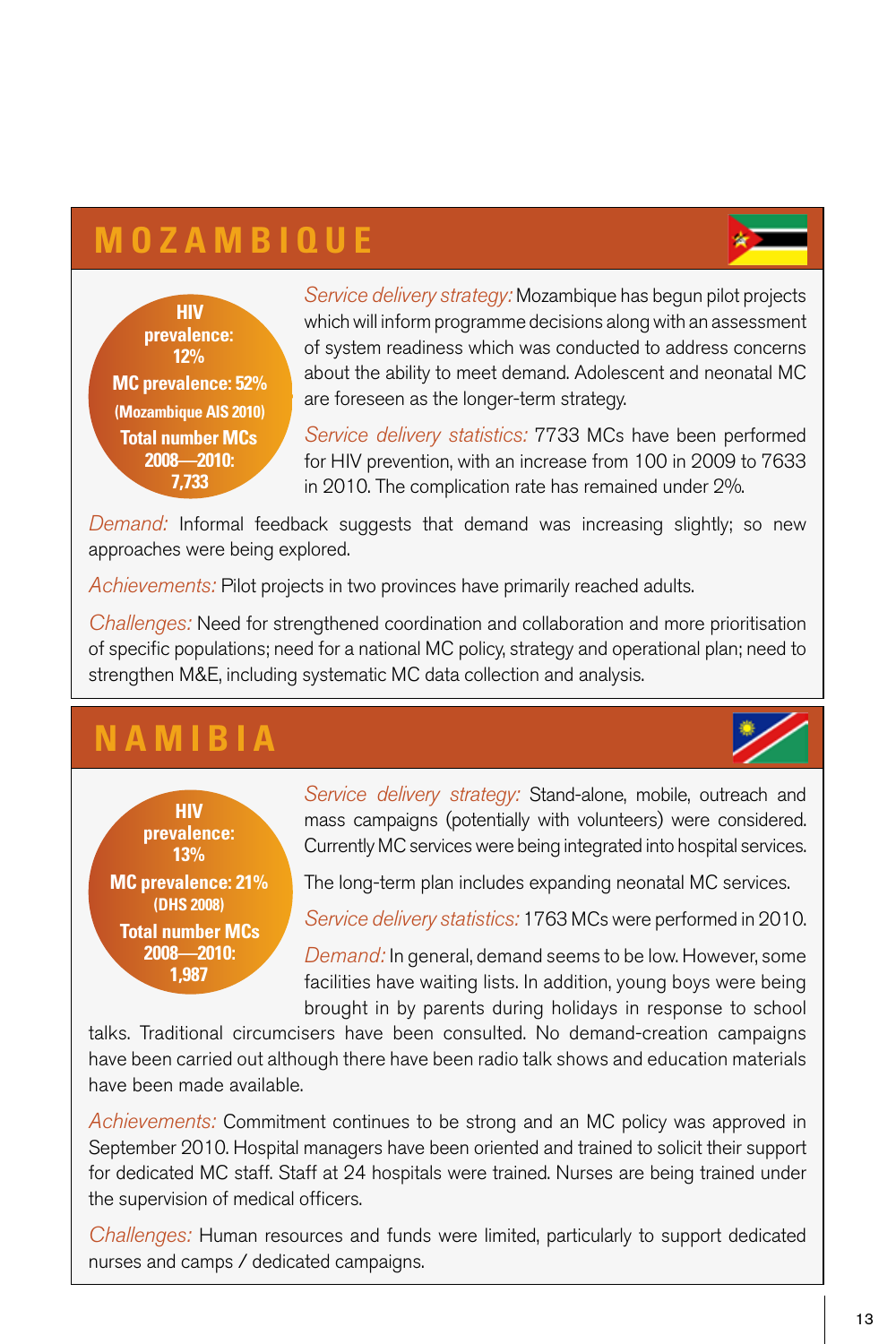#### <span id="page-17-0"></span>**R w a n d a**

**HIV prevalence: 3% MC prevalence: 12% (Interim DHS 2009) Total number MCs 2008—2010: 1,694**

*Service delivery strategy:* Plans include the integration of MC into existing services with campaigns and mobile services to increase coverage. Service delivery has begun at selected sites, including military settings. Neonatal and adolescent MC is articulated in the longer-term plan.

*Service delivery statistics:* 1694 MCs were performed in 2010. *Demand:* Unmet demand existed in pilot districts. A communication strategy will be needed to generate further demand but not until service capacity is strengthened.

*Achievements:* Rwanda has strong political commitment and there is a detailed operational plan. Services have begun in several selected districts. Financial resources were mainly provided from international sources, including the US Government.

*Challenges:* Scaling-up at an increasing pace has been the greatest challenge. Client access has been limited because of transport constraints. Inadequate human resource capacity, including limited numbers of health-care workers, has limited service provision. Equipment and supplies were limited, partly because of the process used to quantify these items.

# **So u t h Af r i c a**

**HIV prevalence: 18% MC prevalence: 42% (NCS 20096 ) Total number MCs 2008—2010: 145,475**

*Service delivery strategy:* A mix of delivery approaches has been used as services expand into all nine provinces. Fixed sites (mainly district hospitals) were used with MC services integrated into these settings. Linked services were also used where HTC and other elements of the minimum service package were provided at routine public health sites with links to a dedicated facility for the MC procedure. Camps/campaigns have been organized in some provinces. As a means of strengthening the health system and minimizing the accumulation of biomedical waste, South Africa

decided not to use disposable kits or medical devices for MMC in health facilties. All health facilities use the conventional surgical technique, forceps-guided method, for MMC.

*Service delivery statistics:* During 2010 over 130 000 MCs were performed at 143 sites.

*Achievements:* South Africa is moving towards scaling-up services with all provinces now initiating the provision of services. Funds have been provided by the Government to cover the costs of MCs for the coming three years and additional funds are available from The Global Fund to Fight AIDS, Tuberculosis and Malaria.

*Challenges:* Inadequate commodities and human resources present the major barriers.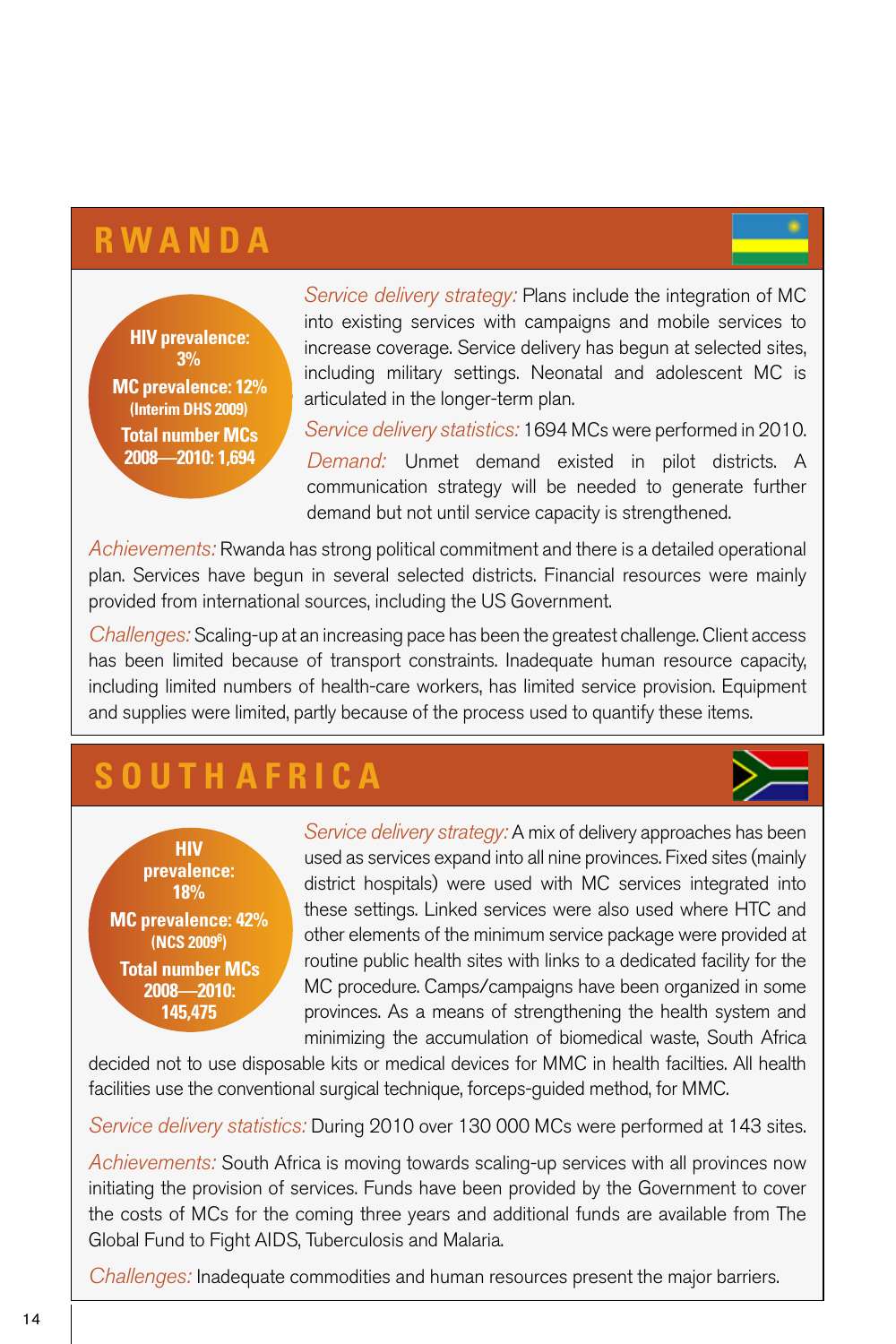#### <span id="page-18-0"></span>**S wazi l a n d**



**HIV prevalence: 26% MC prevalence: 8.2% (DHS 2008) Total number MCs through 2010: 24,315**

*Service delivery strategy:* Service delivery options include freestanding sites (about 80%) and service integration. A national catch-up MC campaign, the Accelerated Saturation Initiative (ASI), has been planned for 2011. Adolescent and neonatal MC is foreseen as the longer-term strategy.

*Service delivery statistics:* During 2010, 24 315 MCs were performed; about 15% of clients declined HIV testing.

*Achievements:* Swaziland has good financial and technical commitment nationally and from numerous players. The number

of facilities providing services has increased. Progress is on track for service delivery, human resources and facility capacity.

*Demand:* Demand was static despite a number of communication activities, so new approaches were being explored.

*Key Challenges:* Strengthened consultations with key local stakeholders; coordination and collaboration.

### **Tanzania**

**HIV prevalence: 5.7% (MOH) MC prevalence: 67 % (Tanzania AIS 2008) Total number MCs 2008—2010: 29,443**

*Service delivery strategy:* The strategy for MC for HIV prevention recommended to initiate services in eight regions with high HIV prevalence and low MC prevalence. The experiences of demonstration sites further informed the national strategy to use a combination of static and campaign-style services delivery approaches; to prioritize specific regions which were led by local public sector teams supported by international agencies assigned by the MOH.

*Service delivery statistics:* The total number of MCs in 2010 was 28 562. During June and July 2010 a mass campaign reached 10 352 men. The largest numbers were in Iringa which has the most service sites. Nearly all men also received HIV testing and counselling; the overall proportion of HIV-negative males was 91%.

*Achievements:* Under strong national leadership, this first MC campaign was conducted in the public sector, led by regional health officials and staffed predominantly by public sector staff assisted by Jhpiego staff. Nurses have been approved as MC 'surgeons'. Tanzania has also put in place a number of the MOVE (models for optimizing volume and efficiency) recommendations in the public sector.

*Challenges:* MC services were seen as an add-on. Incorporating MC services into hospital schedules and implementing efficiency approaches, e.g. MOVE, were challenges to service organization. Human resources were inadequate to meet demand and funding was insufficient.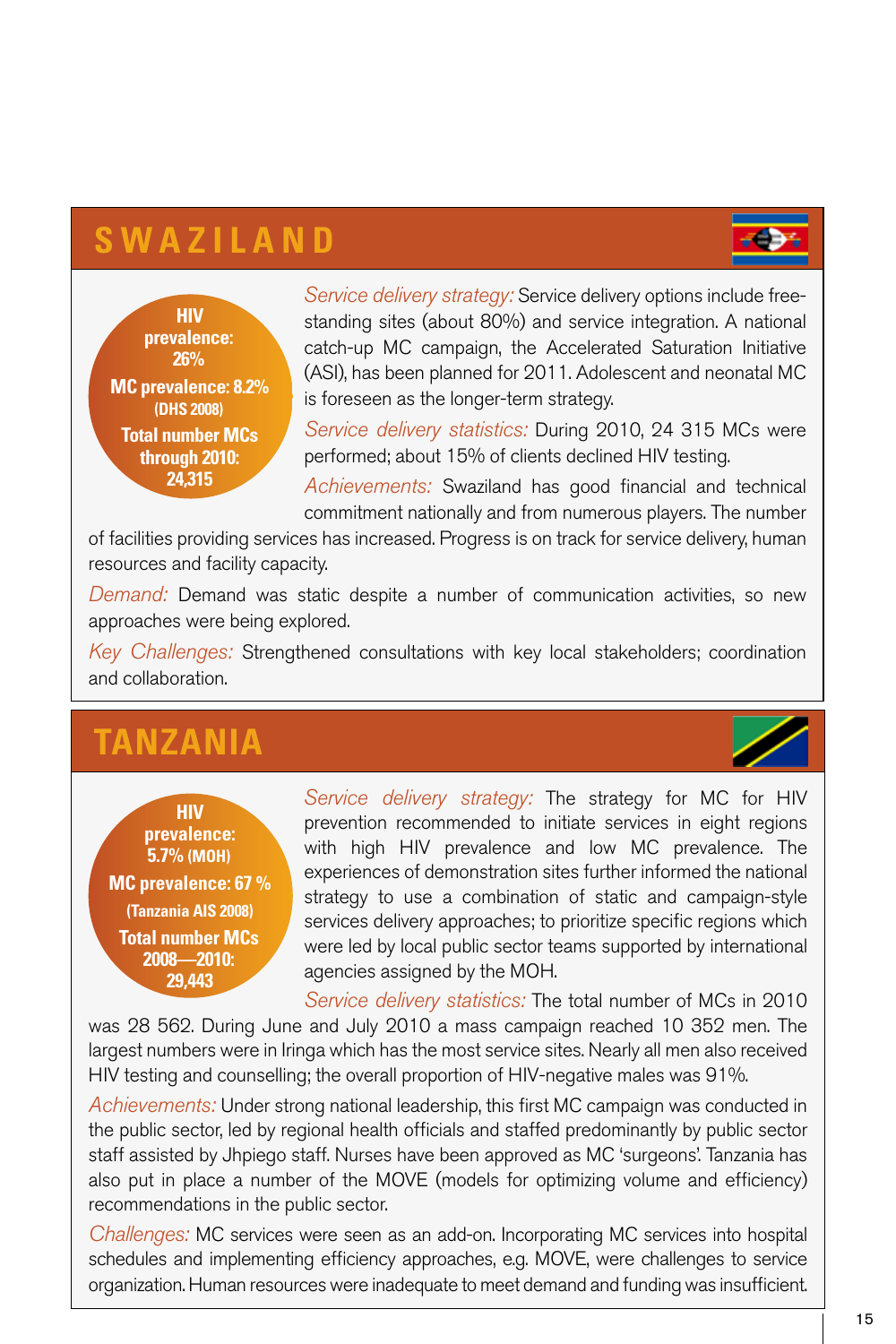### <span id="page-19-0"></span>**U g a n d a**



**HIV prevalence: 6.4%7 MC prevalence: 25 % Total number MCs 2008—2010: 9,052** 

*Service delivery strategy:* Service delivery pilots were carried out through the military and a mobile site. Routine service delivery also provided limited services. Further implementation modalities were yet to be determined.

*Service delivery statistics:* All the reported 9052 MCs were performed in 2010. No national statistics were available for 2010 and the figure reported here is from PEPFAR-supported project sites.

*Achievements:* Policies, strategies and a road map have been developed but service delivery implementation has not yet started and clear responsibility has not yet been assigned to a programme.

*Challenges:* Limited commitment politically; inadequate human resources; facility and other health system constraints.

# **Z a m b i a**

**HIV prevalence: 14% MC prevalence: 12.8 % (DHS 2009) Total number MCs 2008—2010: 81,849** 

*Service delivery strategy:* Service delivery options included static and outreach/mobile sites in public and private facilities. Safe MC services were integrated into STI and HIV services to optimize the resources available. These services were further linked to other programmes such as ART, VCT and MCH. Zambia uses a multisectoral approach involving the defence forces, the police and prison services, and the private sector. In parallel to the catch-up phase with adolescents and men, Zambia has commenced neonatal MC at three sites.

*Service delivery statistics:* The MC target for 2010 was 100 000 males. As of December 2010, the cumulative total was 81 849; about 62 000 MCs were performed in 2010, representing a 62% achievement of the annual target.

Demand was affected by geographical location and season; the number of MCs increased during the school holidays. About 40% of clients learned about MC sites from friends or family members, followed by posters, newspapers or leaflets.

*Achievements:* The MOH has established mechanisms to coordinate and lead the programme for MC scale-up with several partners who are involved and have contributed to this process. High-level commitment has been sustained. Zambia adopted task-shifting to nurses, midwives and clinical officers as a model to expand services.

*Challenges:* Limited demand partially attributable to culture and beliefs: MC is not traditional and circumcising tribes were stigmatized in the past. The management of commodities needs to be strengthened.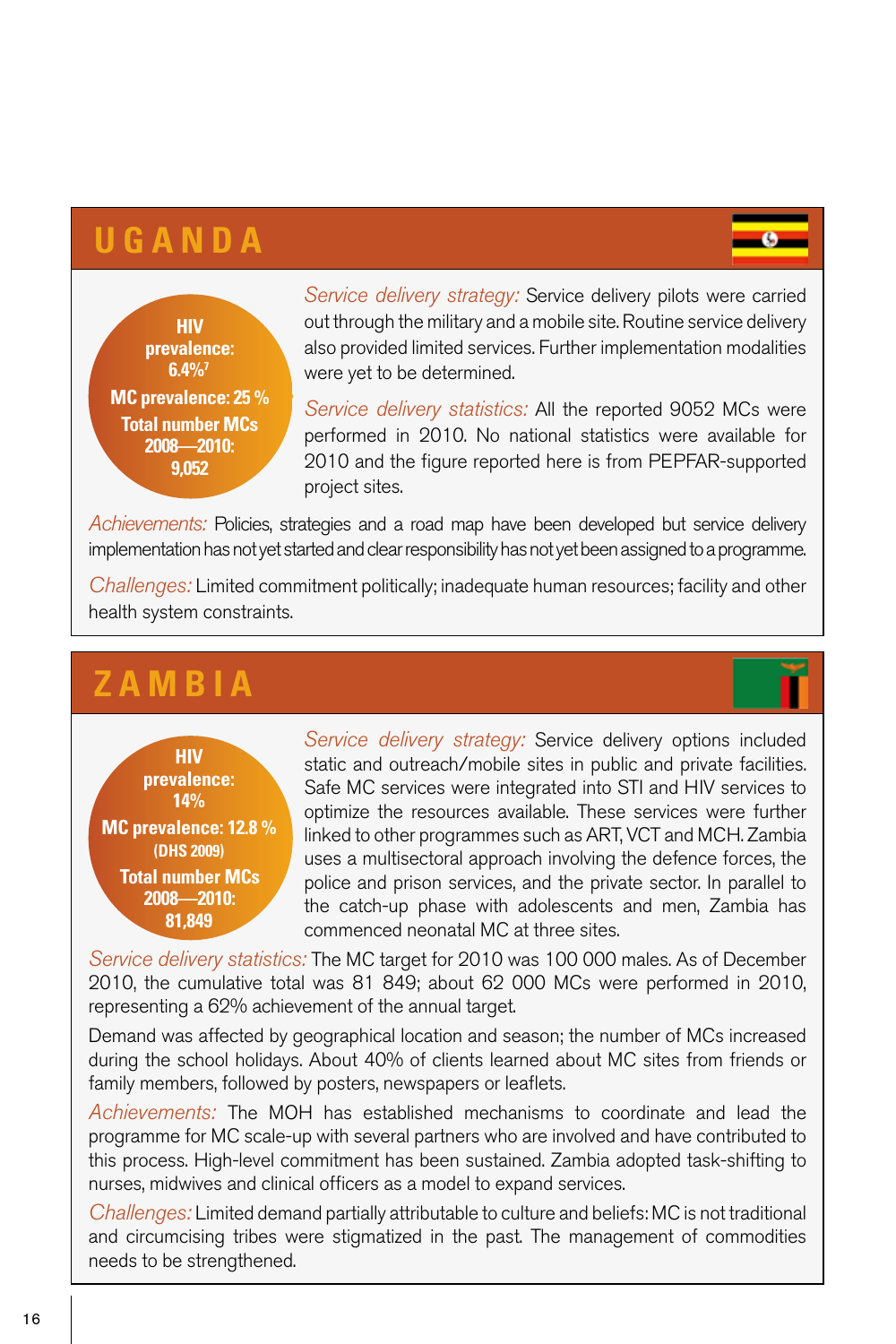### <span id="page-20-0"></span>**Z i m b a b w e**





*Service delivery strategy:* Services were offered at freestanding sites, in mobile services and integrated within public health clinics. Three campaigns, during 11 days, were organized by the public health sector and staff of the Islamic Medical Association. In addition, working with a traditional community, the Tshangani, over 20 days, 1391 clients were reached with an average of 70 MCs performed per day and 100% HTC uptake. Once the country has moved forward successfully with this catch-up phase, neonatal MC will be implemented to scale.

*Service delivery statistics:* Zimbabwe slowly increased the number of MCs performed from 2801 in 2009 to 11 176 in 2010. During the campaigns, 1043 clients were reached, contributing 10% to national MC figures; HTC uptake was 100%.

*Demand:* Services cannot meet the demand, which was increasing around established sites and in other locations.

*Achievements:* Political commitment continued to be good. Health workers have been trained and they were receptive to support this intervention.

*Challenges:* The major limiting factor was inadequate funding.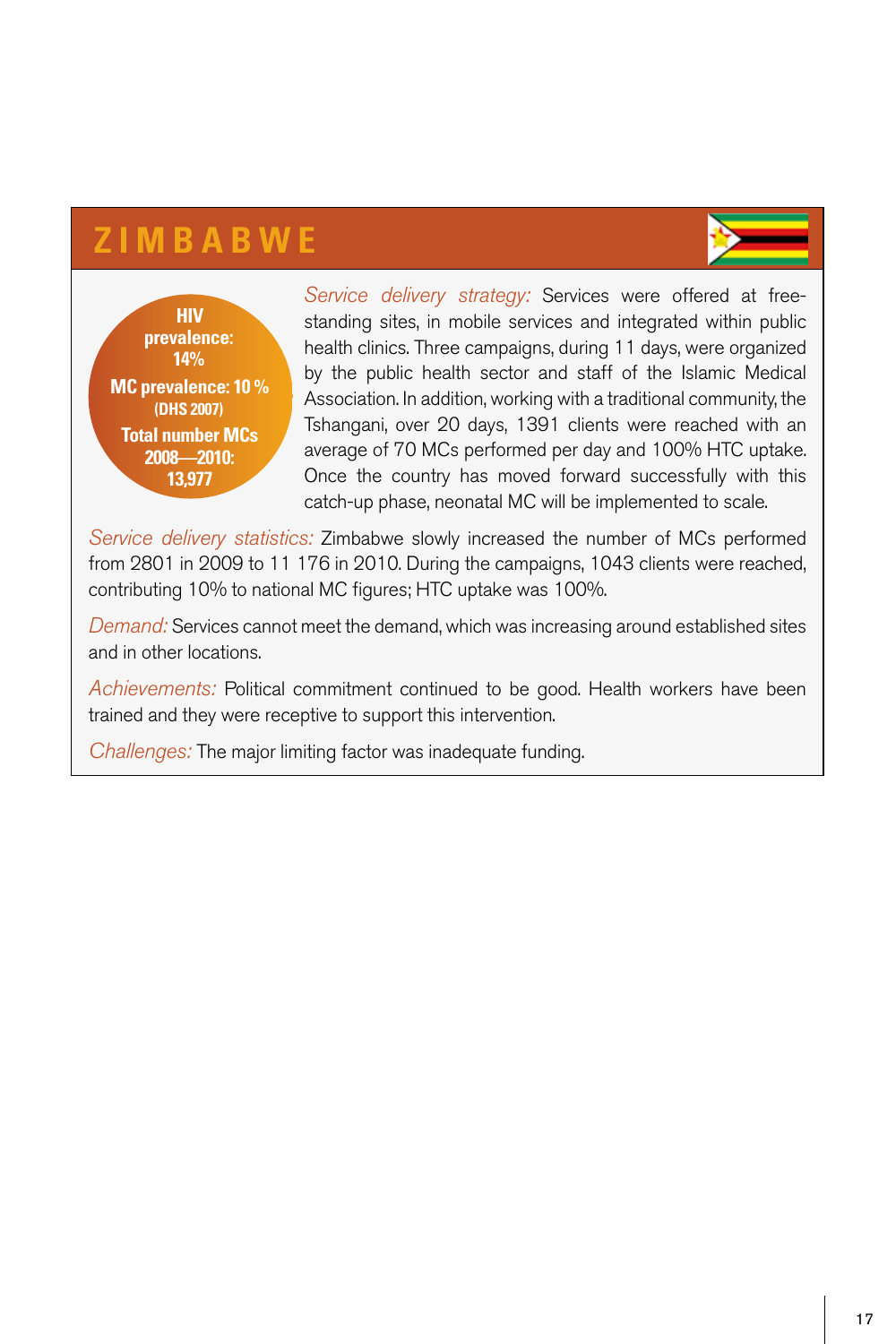<span id="page-21-0"></span>This section focuses on innovations that have been used to accelerate service delivery and on means of sustaining it. Approaches used to accelerate the pace of MC service delivery included conducting mass campaigns and implementing MOVE principles that enhance efficiency and permit more procedures to be performed in a safe and timely manner. Additional efficiencies were gained through the coordination of various organizations. Experiences on campaigns and approaches to efficiencies from selected countries are highlighted in this section. Finances through The Global Fund to Fight AIDS, Tuberculosis and Malaria are summarized as a means of sustaining service delivery.

#### 3.1 Campaigns

Campaigns of a short-term, intensified nature were conducted successfully in Kenya, Tanzania, and Zimbabwe to accelerate the numbers of males circumcised. In South Africa an HIV counselling and testing campaign promoted MMC as an integral part of the campaign. In 2010, Swaziland planned for a campaign (ASI) during 2011.

- Kenya: Two Rapid Results Initiative (RRI) of six weeks each in 2009 and 2010 were implemented in Kenya. 37 000 MCs were performed in Nyanza Province in 2009 (see Fig. 2), and in 2010 over 50 500 were performed in Nyanza Province and 5300 were performed in Nairobi. This demonstrated that taking services to the people improved uptake and that services in mass campaigns can be delivered safely and efficiently and can include the minimum service package. Unit costs during the RRIs were approximately US\$10 less than unit costs in routine service delivery because of the larger demand during the mobilization process. Coordinated stakeholder involvement was vital and included the provincial administration, political leadership, health administrators and the public. Additionally, campaigns build momentum for increased public support and the normalization of MC. The RRI campaigns have proven to be a good strategy for scaling up MC.
- Tanzania: During the five-week campaign in June and July 2010 about 10 400 men were circumcised. The campaign was led by regional health officials and staffed predominantly by public sector workers assisted by Jhpiego staff. Nearly all men also received HIV testing and counselling. Measures to maintain staff motivation included: rotation among sites and services, extra duty allowance, refreshments, and mentoring of newly trained personnel. Temporary, local solutions were found to space constraints, e.g. moving counselling sites, post-operative services and data collection to other parts of the facilities.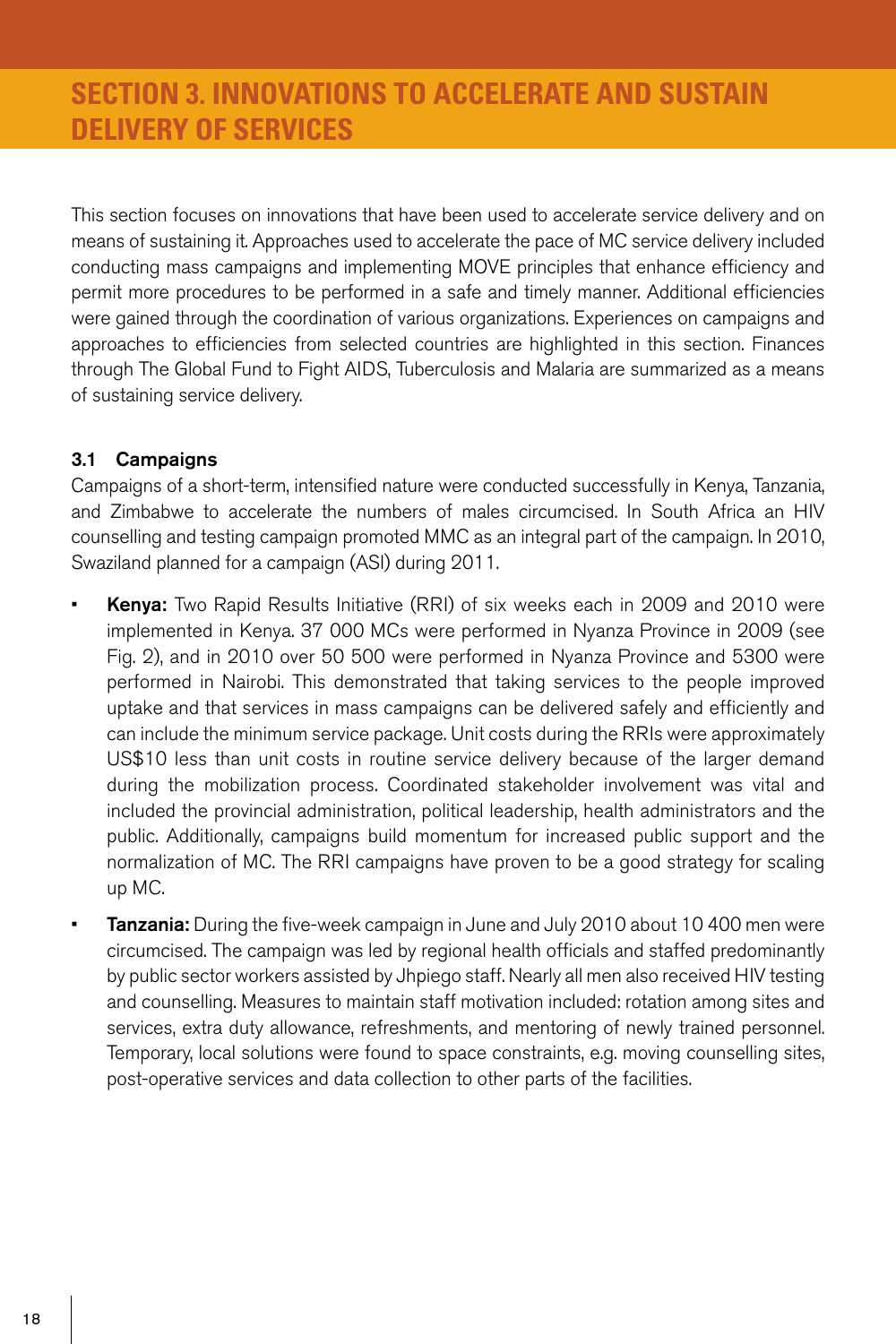<span id="page-22-0"></span>**Zimbabwe:** The Ministry of Health and Child Welfare (MOHCW) collaborated with religious and traditional circumcising communities in the national roll-out of MC for HIV prevention. Muslim communities have had campaigns in the past; they participated in the MC Technical Working Group, and the Islamic Medical Association requested support from the Technical Working Group and MOHCW to conduct HTC before MC campaigns. The Tshangani community, who traditionally circumcise, requested support from MOHCW and others for the procedure to be done in camps rather than hospitals. During 2010, camps for these specific groups contributed 2500 MCs and permitted lessons to be learnt for the future. Some of the challenges in these campaigns were the acceptance of female health workers, the high numbers of people who attended, the difficulty for HIVpositive patients to opt out, and the limited time given to prepare all the logistics required for conducting a safe MMC campaign with traditional circumcising groups. Engaging more traditional providers and women along with more time for preparation will be needed for success in the future. Success was attributed to good partnership (National AIDS Council, Population Services International, John Snow International, UNFPA, WHO, Uniformed Forces, MOHCW, Zimbabwe National Family Planning Council) and good collaboration with religious and traditional male circumcisers.

#### 3.2 Efficiencies

Several approaches to efficiency, including the MOVE priniciples outlined in the WHO document *Considerations for implementing models for optimizing the volume and efficiency of male circumcision services*, have been applied in several countries, including Kenya, Swaziland, Tanzania, Zambia, and Zimbabwe. Efficiency principles include clinical, client, staff and supply management considerations. Kits have been used to provide commodities in an efficient manner.

#### MOVE principles in Tanzania

In Tanzania from September 2009 to May 2010 over 4700 male circumcisions were performed at pilot sites. A dramatic increase was documented when the MOVE efficiency measures were implemented between February and March 2010 (see Fig. 2). After the efficiency measures were instituted, the number of MMCs rose from 150 to 300 per month between September 2009 and February 2010 to 760 to 1450 per month between March and May 2010. While the implementation of efficiency measures was successful, it was initially a challenge to the way services were normally provided at regional facilities.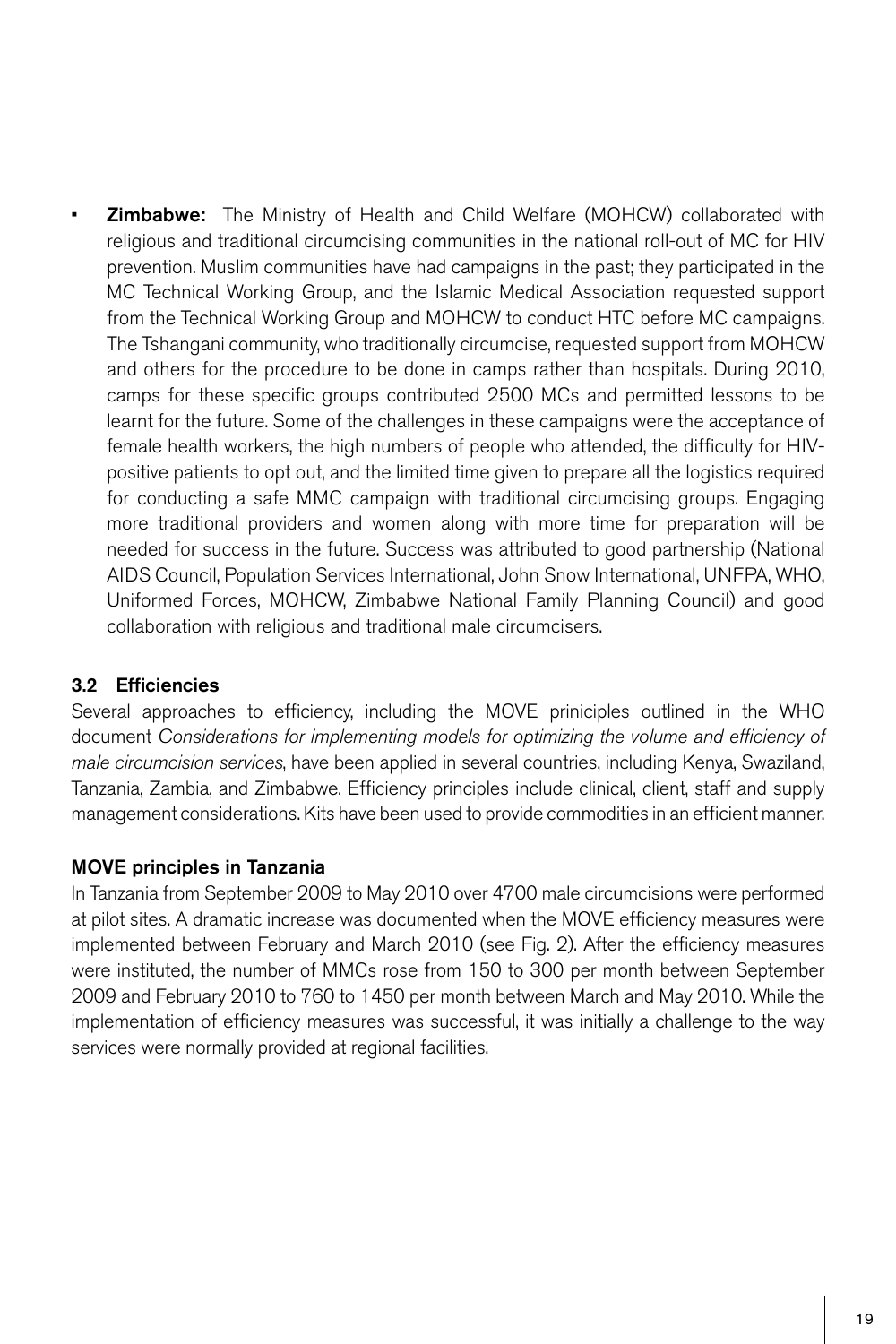



#### Source: Tanzania MOHSW \* models for optimizing volume and efficiency

#### Kits for supply and commodity management

The forecasting, procurement and management of supplies and infectious waste generated by MC programmes are essential to scale-up. Good planning and coordination between implementing partners is also crucial to ensure that the necessary supplies are available and that hazardous waste is safely disposed. The USAID Supply Chain Management System (SCMS) project has worked to create standardized disposable and reusable kit options for the three circumcision procedures. In addition, SCMS has provided a comprehensive list of additional commodities that are either essential to perform MC procedures or supplemental to MC programmes. It is important to include procurement partners in the early stages of planning MC programmes in order to better manage expectations for the availability of supplies.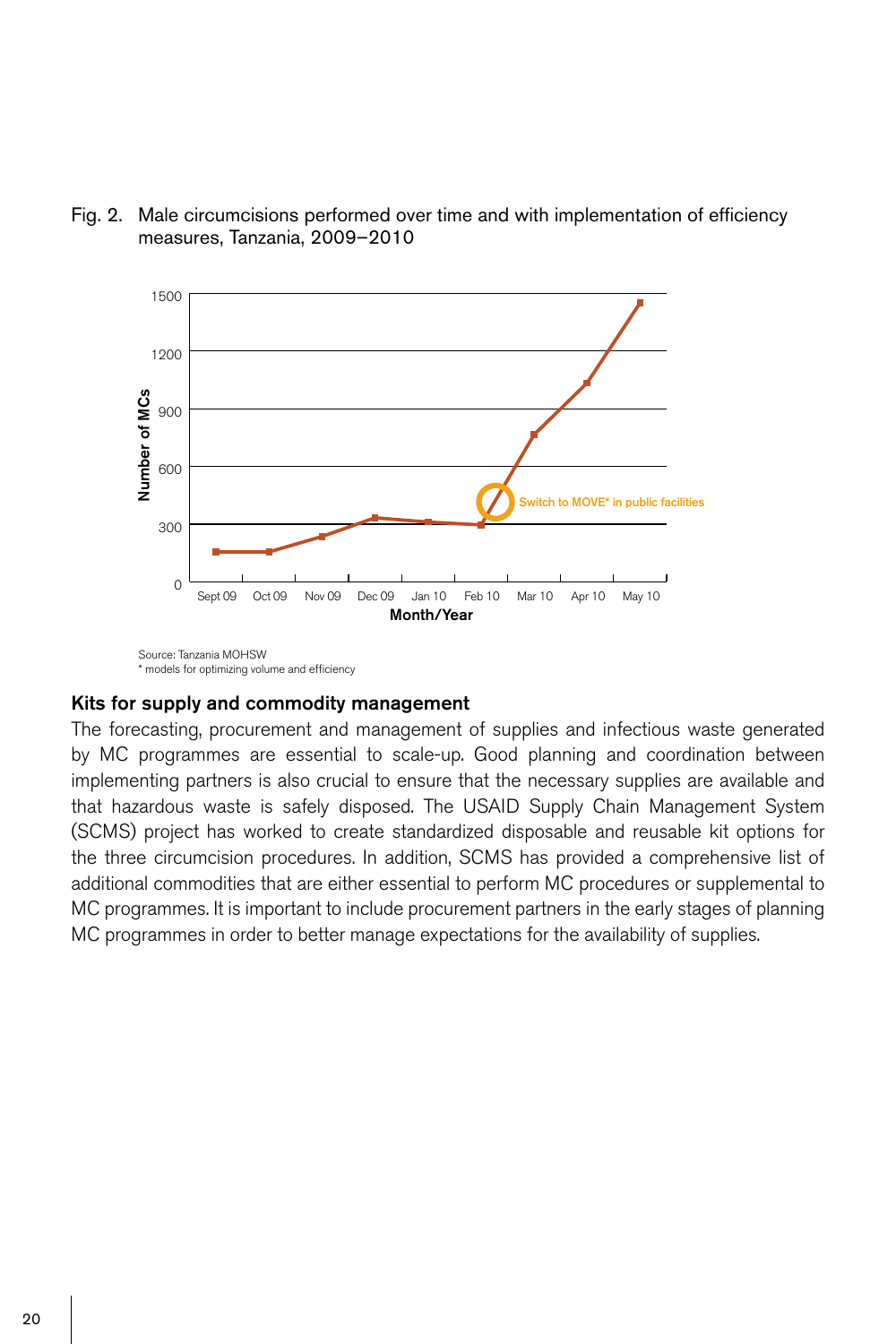#### <span id="page-24-0"></span>3.3 Leadership, partnership and coordination: ministries of health and partners

Country leadership together with partners who are supportive and coordinated has improved the effectiveness of implementation. Several countries have demonstrated national leadership and coordination with partners towards achieving country goals. In Tanzania, partners were assigned to specific priority regions. This was seen as an effective way to provide local technical assistance (see Table 3).

| Table 3. Tanzania's MOH assignment of partners to regions based on need and funding |  |
|-------------------------------------------------------------------------------------|--|
| support, 2010                                                                       |  |

| <b>Region</b> | <b>HIV</b><br>prevalence<br>(%) | <b>MC</b><br>prevalence<br>(%) | <b>Partner</b>                    | <b>Funding</b><br>source           |
|---------------|---------------------------------|--------------------------------|-----------------------------------|------------------------------------|
| Iringa        | 15.7                            | 37.7                           | Jhpiego                           | <b>USAID</b>                       |
| Mbeya         | 9.2                             | 34.4                           | <b>Walter Reed</b><br>PharmAccess | <b>US Department</b><br>of Defense |
| Kagera        | 3.4                             | 26.4                           | <b>ICAP</b>                       | US CDC                             |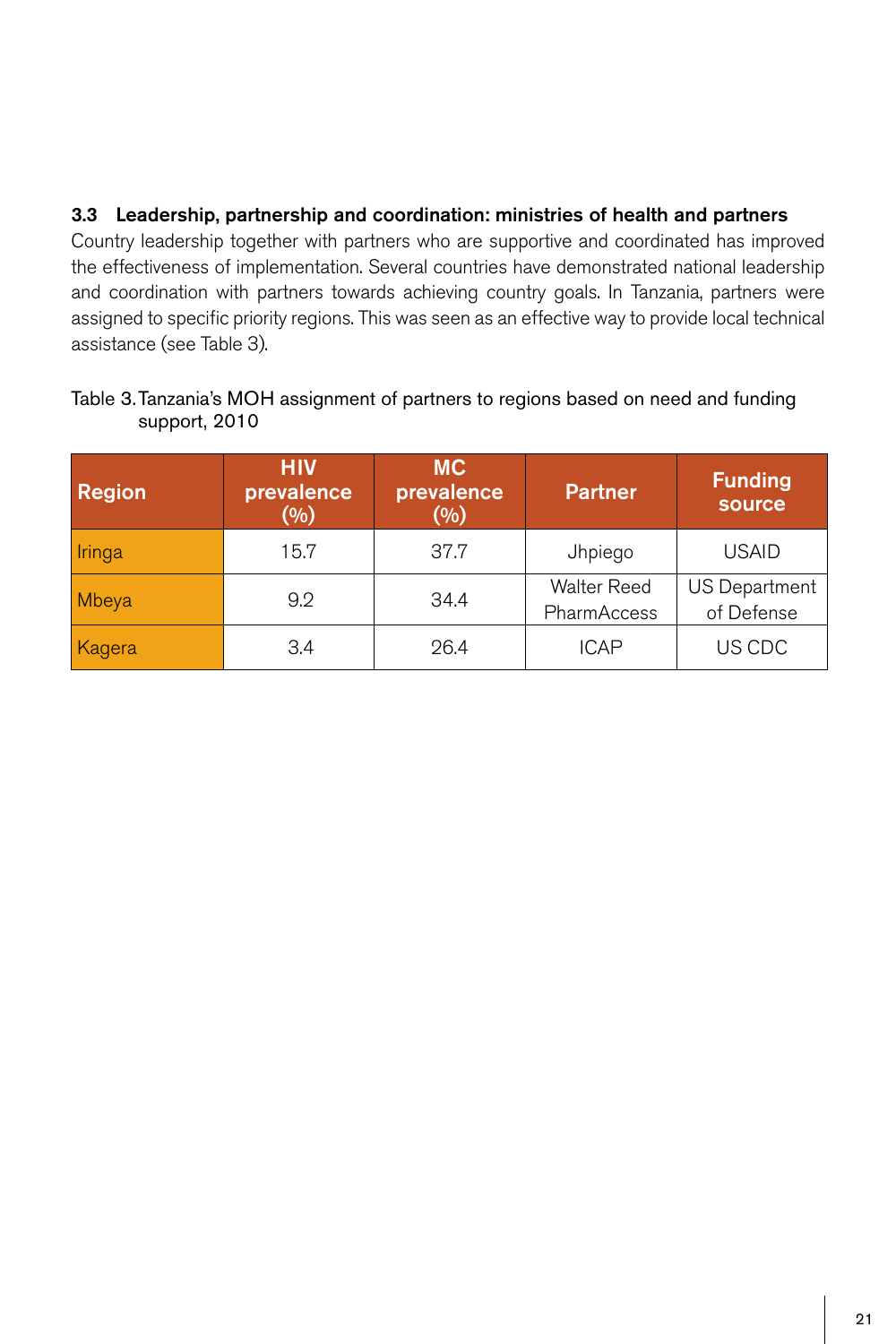In Zambia, key implementing agencies have been assigned appropriate areas of work. For example, Population Services International is responsible for communication, counselling, service delivery, and franchising; Marie Stopes International deals with service delivery, especially mobile MC services in hard-to-reach areas, and franchising; Jhpiego covers training, clinical technical assistance and quality assurance; and the Population Council covers operations and behavioural research. Data on male circumcisions performed are disaggregated according to the supporting partner (see Fig. 3).





Source: Zambia MOH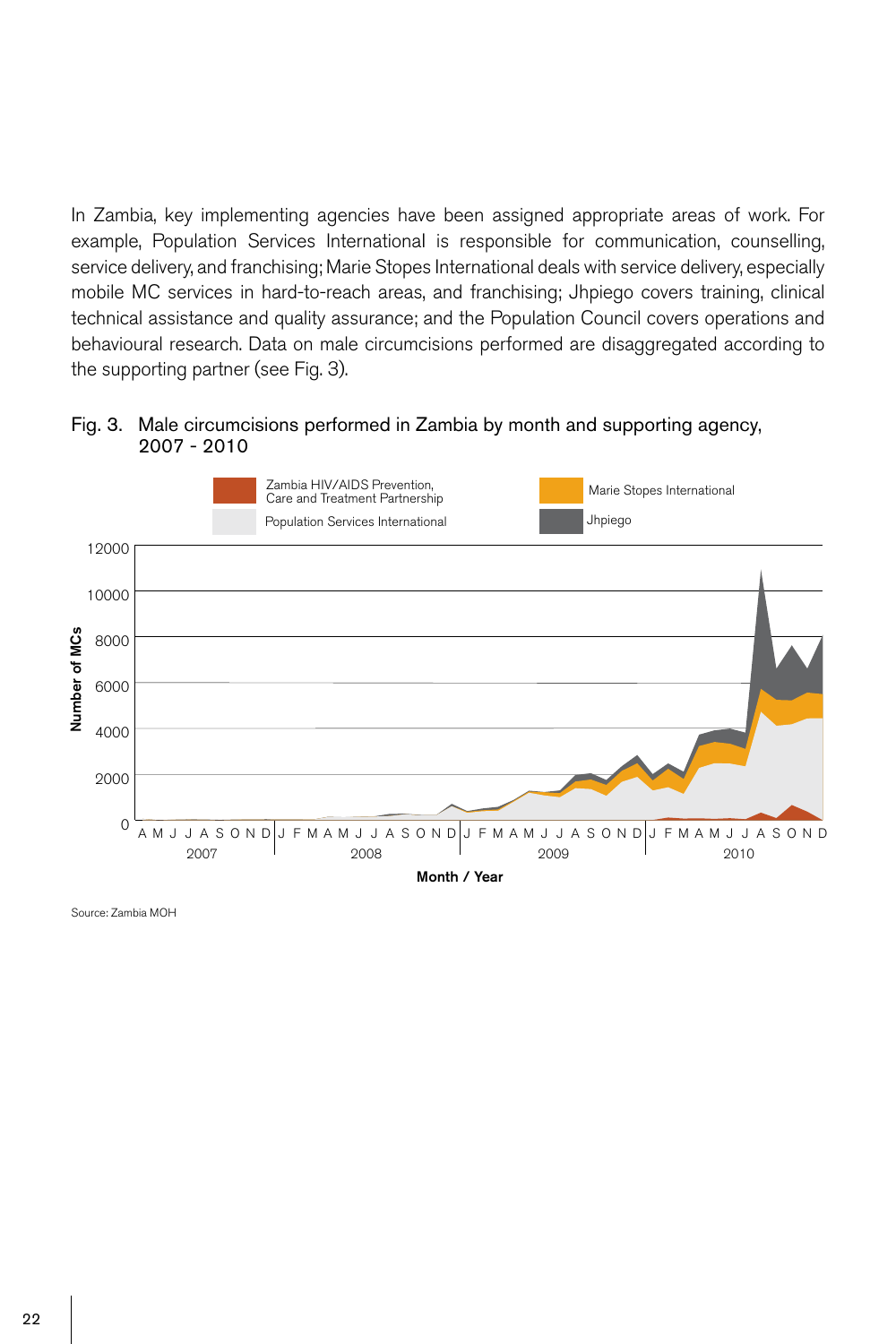#### <span id="page-26-0"></span>3.4 Sustainability

The sustainability of MC programmes in countries depends on sufficient and continuing funding. Long-term sustainability will depend on national governments incorporating MC into their budgets. The Global Fund to Fight AIDS, Tuberculosis and Malaria is an important international source of HIV funds in the medium and longer terms. Among the priority countries, five have secured some level of funds through Global Fund Rounds 7 to 10. Table 4 shows the priority countries that submitted an HIV proposal for Rounds 7 to 10 and all countries that received grant funds including a budget for MC activities.

Table 4.Global Fund to Fight AIDS, Tuberculosis and Malaria Round 7 to 10 HIV proposals from priority countries that included MC for HIV prevention in the budget

| Red:    | no funded HIV grant                |
|---------|------------------------------------|
| Yellow: | HIV grant funded but no MC budget, |
| Green:  | HIV grant with MC funds            |

| <b>Country</b>   | <b>Proposal round</b> |   |   | <b>Budget for male circumcision service</b> |                                                           |
|------------------|-----------------------|---|---|---------------------------------------------|-----------------------------------------------------------|
|                  | 7                     | 8 | 9 | 10                                          | delivery area                                             |
| <b>Botswana</b>  |                       |   |   |                                             |                                                           |
| Kenya            |                       |   |   |                                             |                                                           |
| Lesotho          |                       |   |   |                                             | \$284 000                                                 |
| Malawi           |                       |   |   |                                             |                                                           |
| Mozambique       |                       |   |   |                                             |                                                           |
| Namibia          |                       |   |   |                                             |                                                           |
| Rwanda           |                       |   |   |                                             | Funding gap to be filled by National Strategy Application |
| South Africa     |                       |   |   |                                             | Approximately USD \$8 million over 5 years                |
| <b>Swaziland</b> |                       |   |   |                                             |                                                           |
| <b>Tanzania</b>  |                       |   |   |                                             | USD\$18 million over 5 years                              |
| Uganda           |                       |   |   |                                             |                                                           |
| Zambia           |                       |   |   |                                             | USD\$1.7 million; ends Nov 2011                           |
| Zimbabwe         |                       |   |   |                                             |                                                           |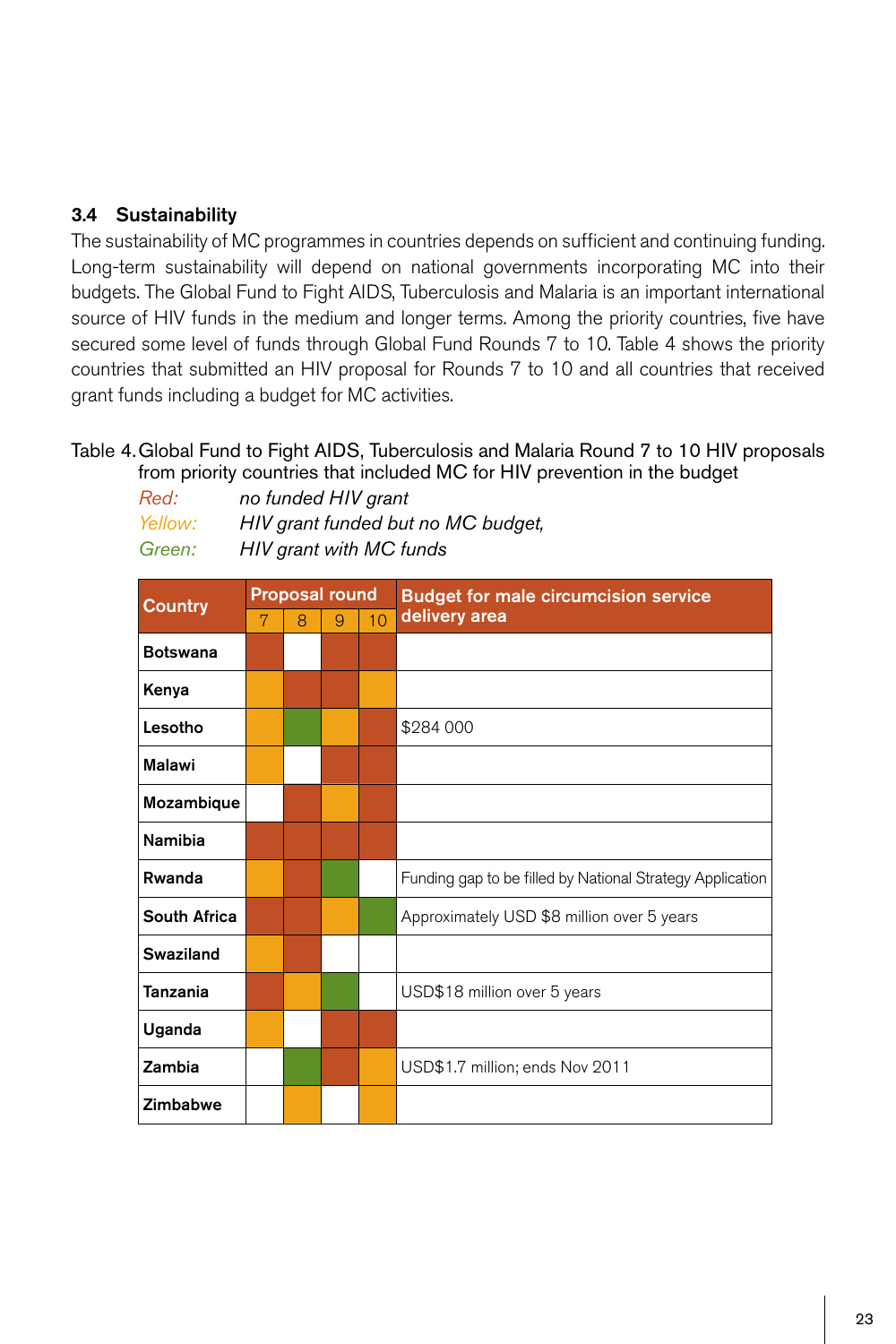<span id="page-27-0"></span>Sustainability is also predicated on a social transformation resulting in communities seeing MC as providing societal benefit. In Kenya this is happening in Nyanza Province, presenting a strong possibility that communities will provide their own resources especially for pre-adolescent MC. In this way the burden of responsibility shifts to a community-driven mechanism funded by private insurance.

#### 3.5 Synergies: reaching males for HIV testing

As male circumcision provides only partial protection from HIV, nearly all the priority countries have adopted at least the minimum service package recommended by WHO and UNAIDS, including STI management, HIV testing and counselling, condom promotion and safer sex education. HIV testing and counselling has been provided with uptake rates between 56% and 98% reported from priority countries in 2010, demonstrating the unique opportunity of MMC services in reaching men for HTC.<sup>8</sup> In Botswana, the majority of males seeking MC services were tested and among those tested about 90% were HIV-negative (see Fig. 4). MC services can play a unique role in reaching adolescent and adult males to increase their access to testing and counselling.



#### Fig. 4. HIV status among males seeking MC services, Botswana, 2010

Source: Botswana MOH, 2011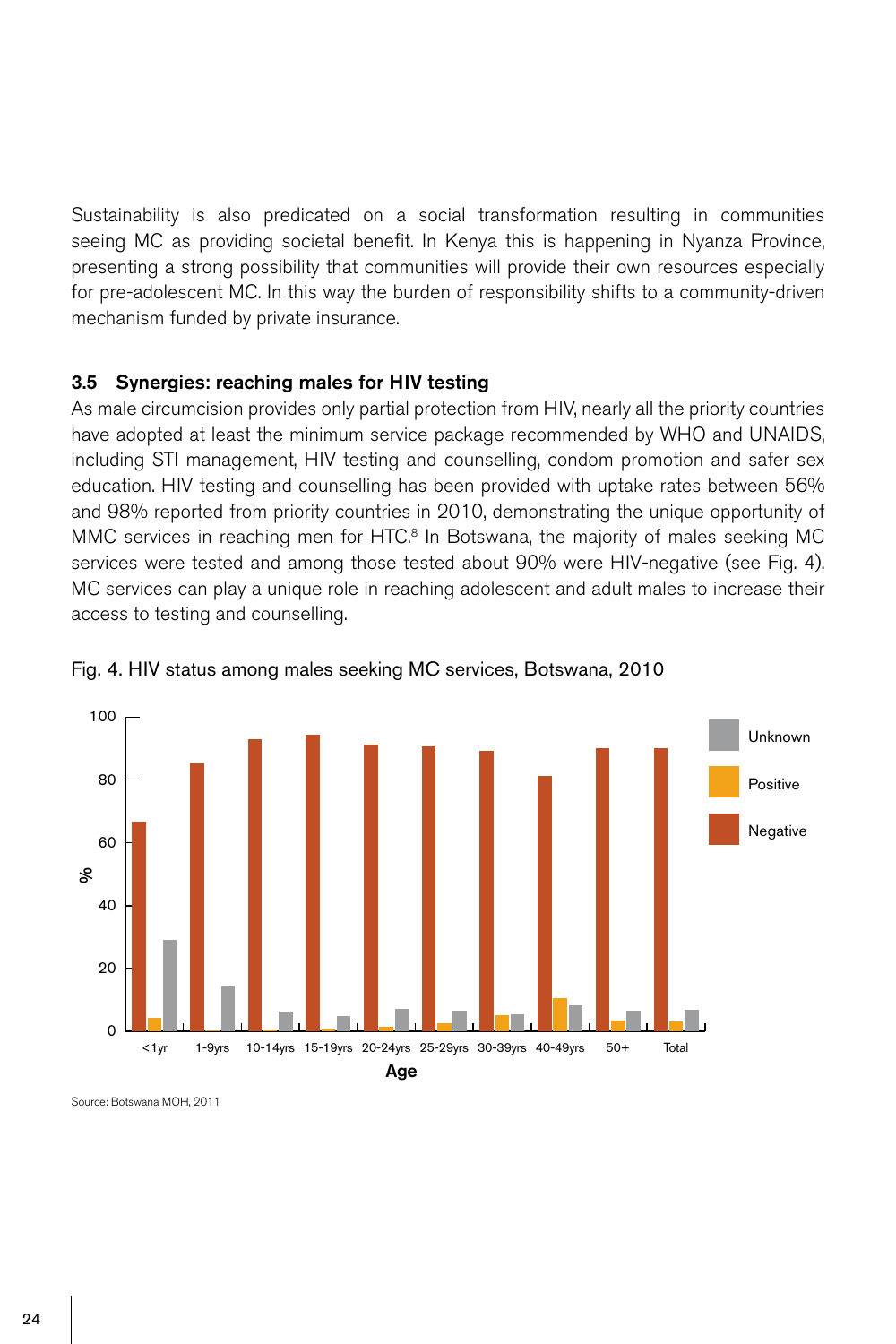#### <span id="page-28-0"></span>**Section 4. Key lessons, challenges and summary**

While further progress occurred in scaling-up MC services in 2010 in eastern and southern African priority countries, the pace will have to be accelerated to move beyond the current number of males 15-49 years having received MC for HIV prevention in order to achieve the 80% prevalence. Factors that contributed to a good pace of implementation included:

- national political leadership, commitment and advocacy, sustained over time and with diverse stakeholders;
- effective coordination and collaboration with partners and community engagement; as has been demonstrated in several countries, partners can align their interests and complementary skills with national programmes to achieve programme activities and objectives;
- sufficient and timely funds and commodities;
- the implementation of mixed service delivery approaches and efficiency measures, extending coverage and generating momentum;
- creativity at the local level, helping to solve challenges.

Human resource constraints remain a constant barrier, although countries are finding creative ways to identify staff. Advocacy at all levels from global to local will be required to improve and sustain delivery of this effective and cost-saving prevention intervention. While funds have been made available, initially by the USA and the Bill and Melinda Gates Foundation in particular, diversified funding sources are required, including national contributions; moreover, MC should be included in proposals to the Global Fund.

In summary, most national programmes in the priority countries of eastern and southern Africa have in place many of the key programmatic elements to implement MC for HIV prevention, and MCs performed for this purpose by the end of 2010 reached 550 202 (2.7%) of the approximately 20 million MCs needed for the estimated impact. Actions are now required in order to achieve a faster pace of scale-up, maximize the prevention impact, reduce costs and increase savings related to HIV/AIDS.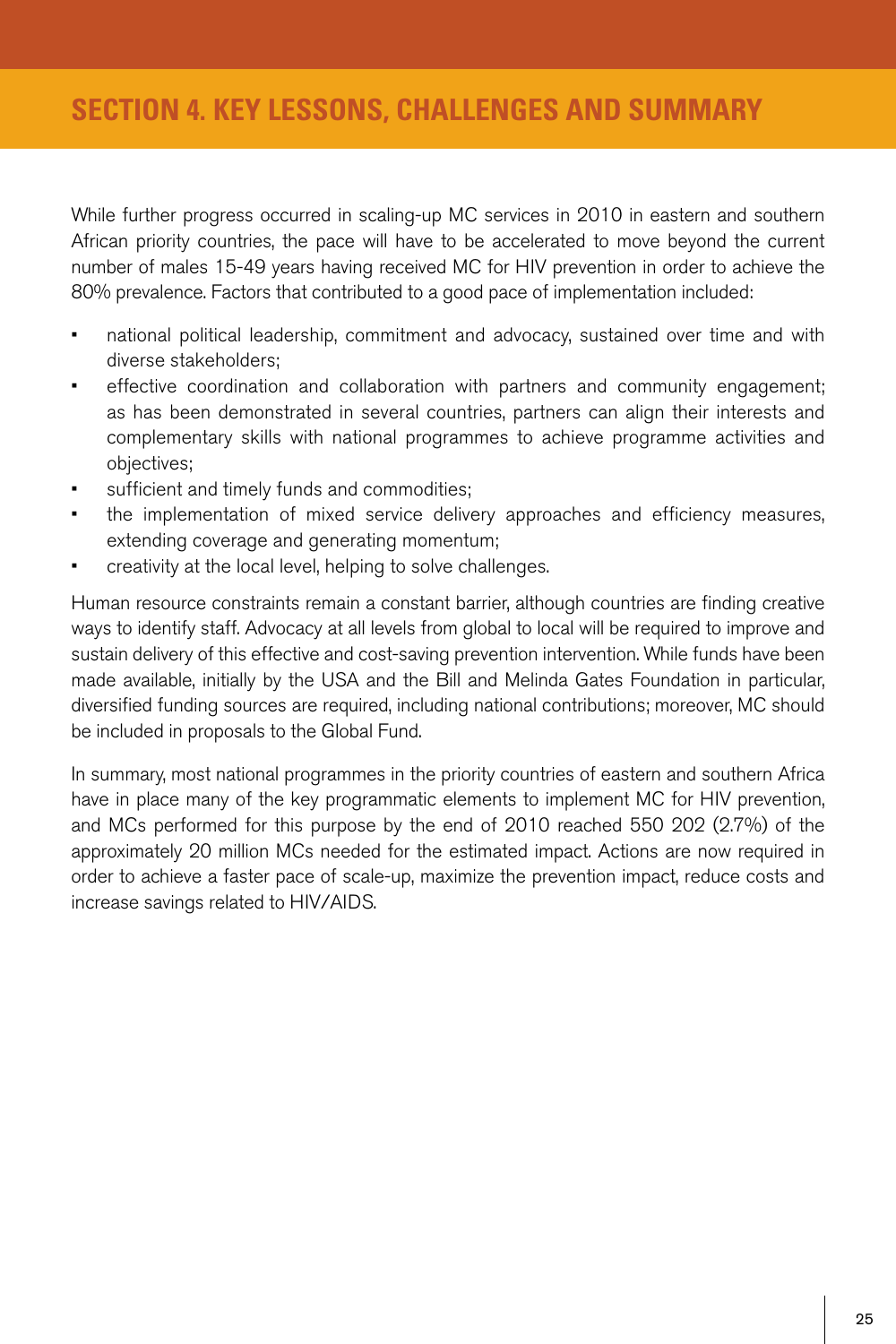#### <span id="page-29-0"></span>References

- *1. New data on male circumcision and HIV prevention: policy and programme implications.* Geneva: WHO and UNAIDS; 2007.
- 2. *The potential cost and impact of expanding male circumcision in 14 African countries.* Washington DC USA:USAID and the Health Policy Initiative; 2009.
- *3. A guide to indicators for male circumcision programmes in the formal health care system.* Geneva: World Health Organization and UNAIDS; 2009.
- *4. Global report: UNAIDS report on the global AIDS epidemic 2010*. Geneva: UNAIDS; 2010.
- 5. Kenya, Ministry of Public Health and Sanitation. *Progress report on Kenya's voluntary medical male circumcision programme, 2008–2009: Summary.* Nairobi: National AIDS and STI Control Programme 2010.
- 6. Johnson S, Kincaid L et al. *Second National HIV Communication Strategy*. Pretoria: JHHESA; 2009.
- 7. The HIV/AIDS Epidemiological Surveillance Report 2010, Kampala: STD/AIDS Control Programme, MOH Uganda;. 2010.
- *8. Scaling-up male circumcision programmes in the Eastern and Southern African Region: Country update meeting to share lessons, explore opportunities and overcome challenges to scale.* Geneva: WHO; 2010.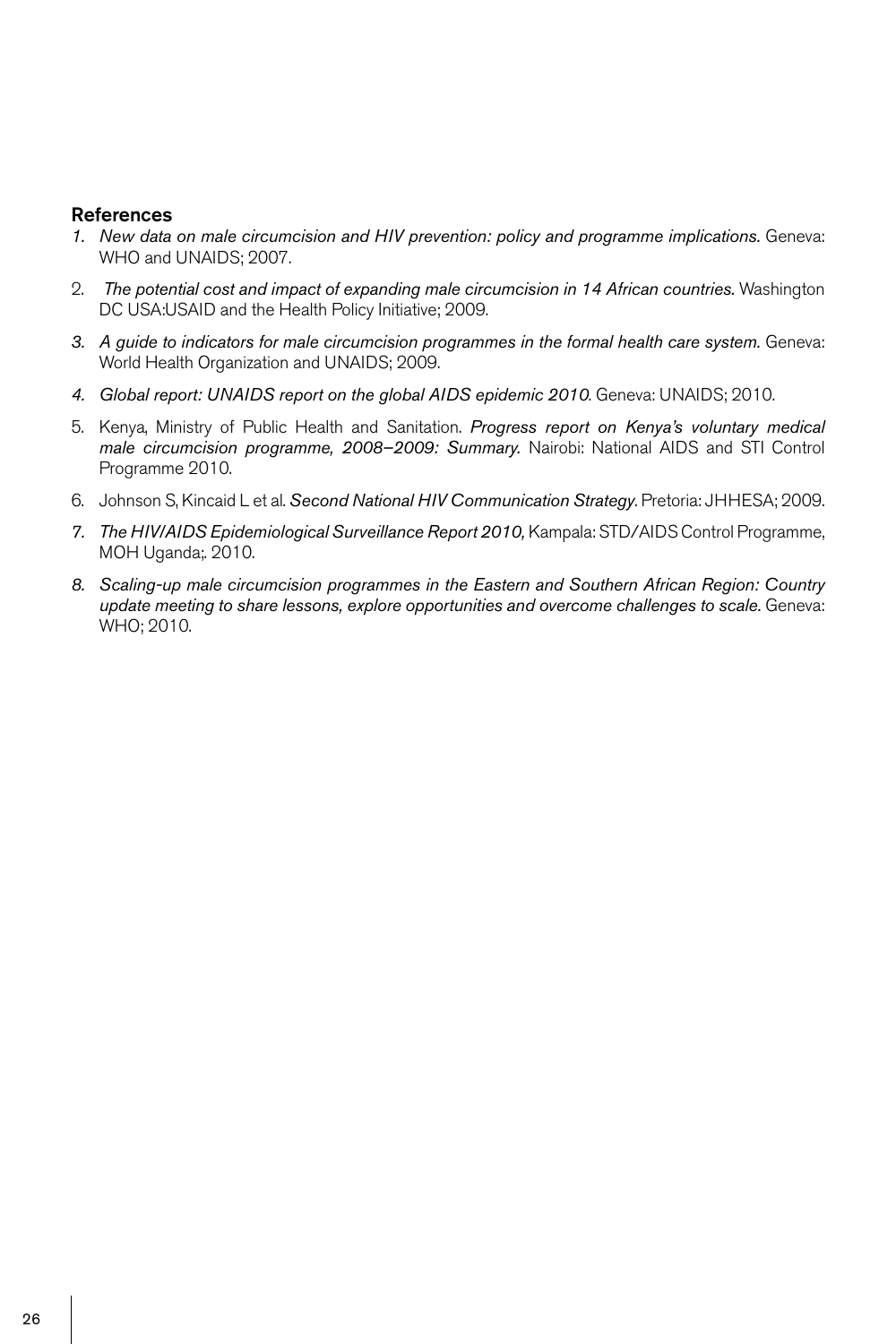